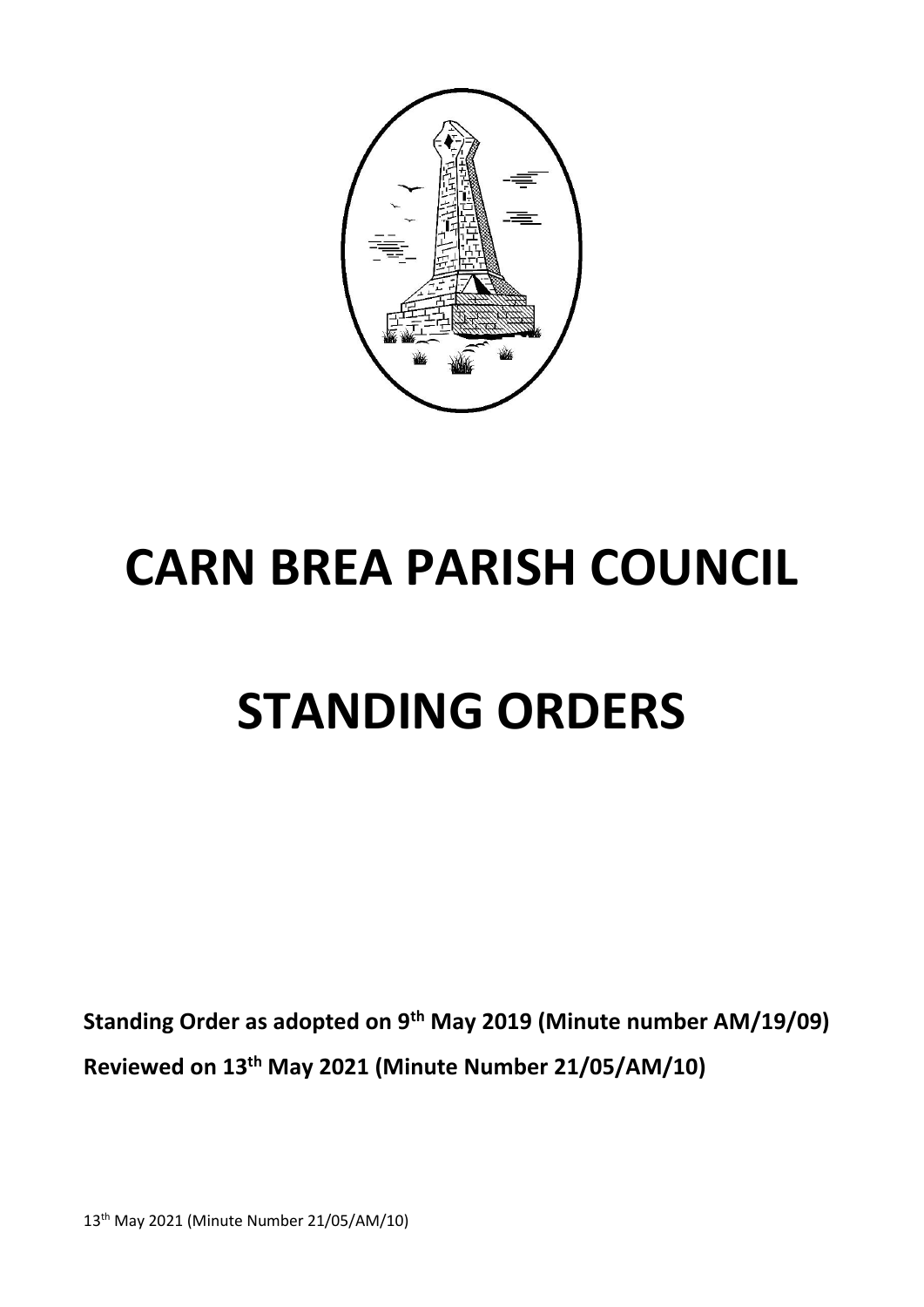### **How to use standing orders**

Standing orders are the written rules of a local council. They are used to confirm a council's internal organisational, administrative and procurement procedures and procedural matters for meetings. They are not the same as the policies of a council but they may refer to them. A local council must have standing orders for the procurement of contracts.

Meetings of full council, councillors, the Responsible Financial Officer and Proper Officer are subject to many statutory requirements. A council should have standing orders to confirm those statutory requirements. A council should have standing orders to control the number, place, quorum, notices and other procedures for committee and sub-committee meetings because these are subject to fewer statutory requirements. If this does not, committees and sub-committees may adopt their own standing orders.

Standing orders that are in bold type contain statutory requirements. It is recommended that councils adopt them without changing them. Other standing orders not in bold are designed to help councils operate effectively but do not contain statutory requirements so they may be adopted as drafted or amended to suit a council's needs. For convenience, the word "councillor" is used in standing orders and includes a non-councillor with or without voting rights unless otherwise stated.

The standing orders do not include model financial regulations. Financial regulations are standing orders to regulate and control the financial affairs and accounting procedures of a local council. The financial regulations, as opposed to the standing orders of a council, include most of the requirements relevant to the Responsible Officer.

Financial regulations exist in a separate policy.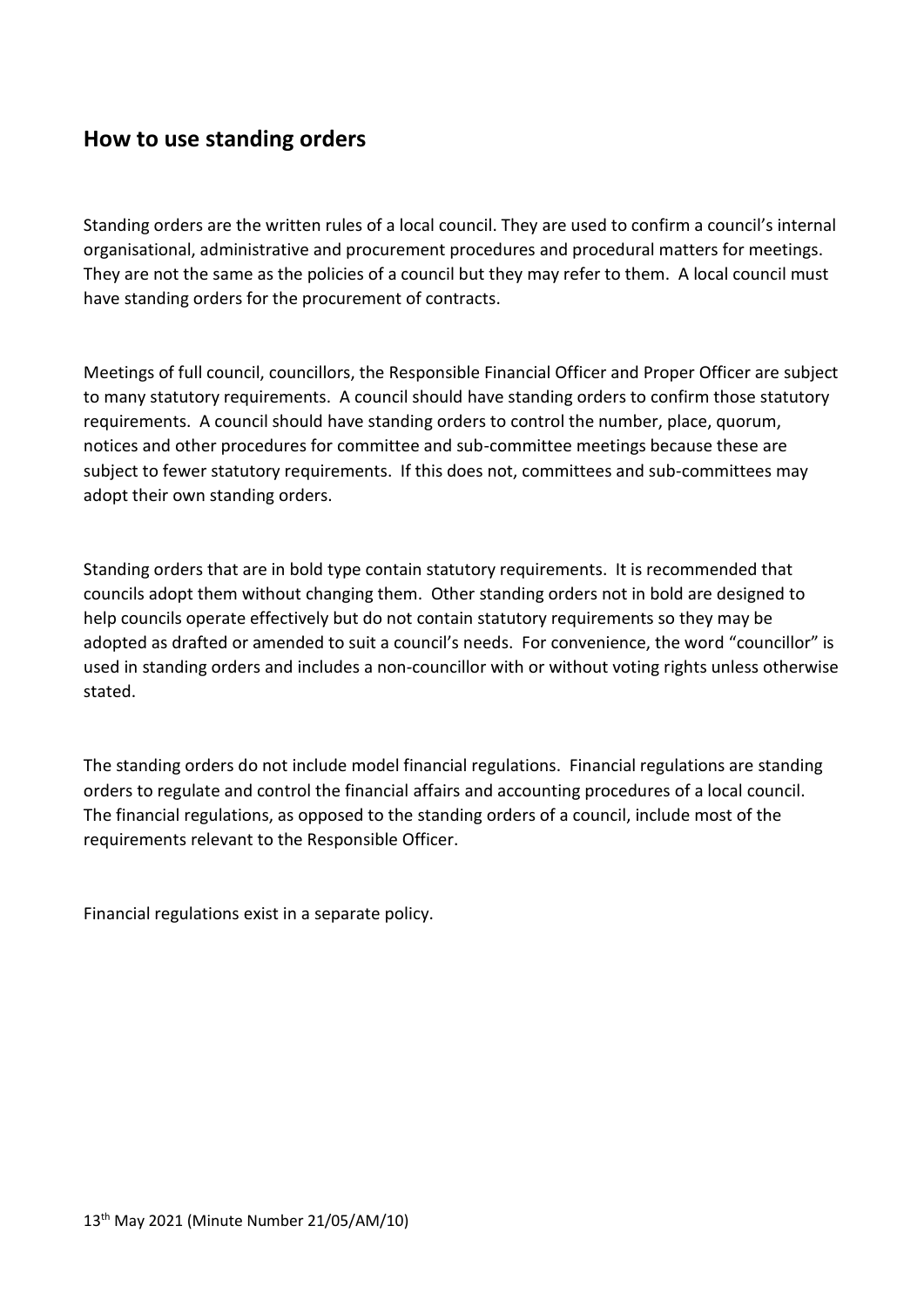# **List of standing orders**

| 1.  | Rules of debate at meeting                                                             | $3 - 4$   |
|-----|----------------------------------------------------------------------------------------|-----------|
| 2.  | Disorderly conduct at meetings                                                         | 5         |
| 3.  | Meetings generally                                                                     | $5 - 7$   |
| 4.  | Filming and Recording meetings                                                         | 8         |
| 5.  | Committees and sub-committees                                                          | $9 - 10$  |
| 6.  | Annual council meetings                                                                | $10 - 11$ |
| 7.  | Extraordinary meetings of the council and committees<br>and sub-committees             | 12        |
| 8.  | <b>Previous resolutions</b>                                                            | 12        |
| 9.  | Voting on appointments                                                                 | 12        |
| 10. | Motions for a meeting that require written notice<br>to be given to the Proper Officer | 13        |
| 11. | Motions at a meeting that do not require written notice                                | 14        |
| 12. | Management of Information                                                              | 14        |
| 13. | Draft minutes                                                                          | 15        |
| 14. | Code of conduct and dispensations                                                      | $16 - 18$ |
| 15. | Code of conduct complaints                                                             | 18        |
| 16. | Proper Officer                                                                         | $19 - 20$ |
| 17. | Responsible Financial Officer                                                          | 20        |
| 18. | Accounts and accounting statements                                                     | 20        |
| 19. | Financial controls and procurement                                                     | $21 - 22$ |
| 20. | Handling staff matters                                                                 | 22        |
| 21. | Responsibility to provide information                                                  | 23        |
| 22. | Responsibilities under Data Protection                                                 | 23        |
| 23. | Relations with the press/media                                                         | 23        |
| 24. | Execution and sealing of legal deeds                                                   | 23        |
| 25. | <b>Communicating with Cornwall Councillors</b>                                         | 24        |
| 26. | Restrictions on councillor activities                                                  | 24        |
| 27. | Standing orders generally                                                              | 24        |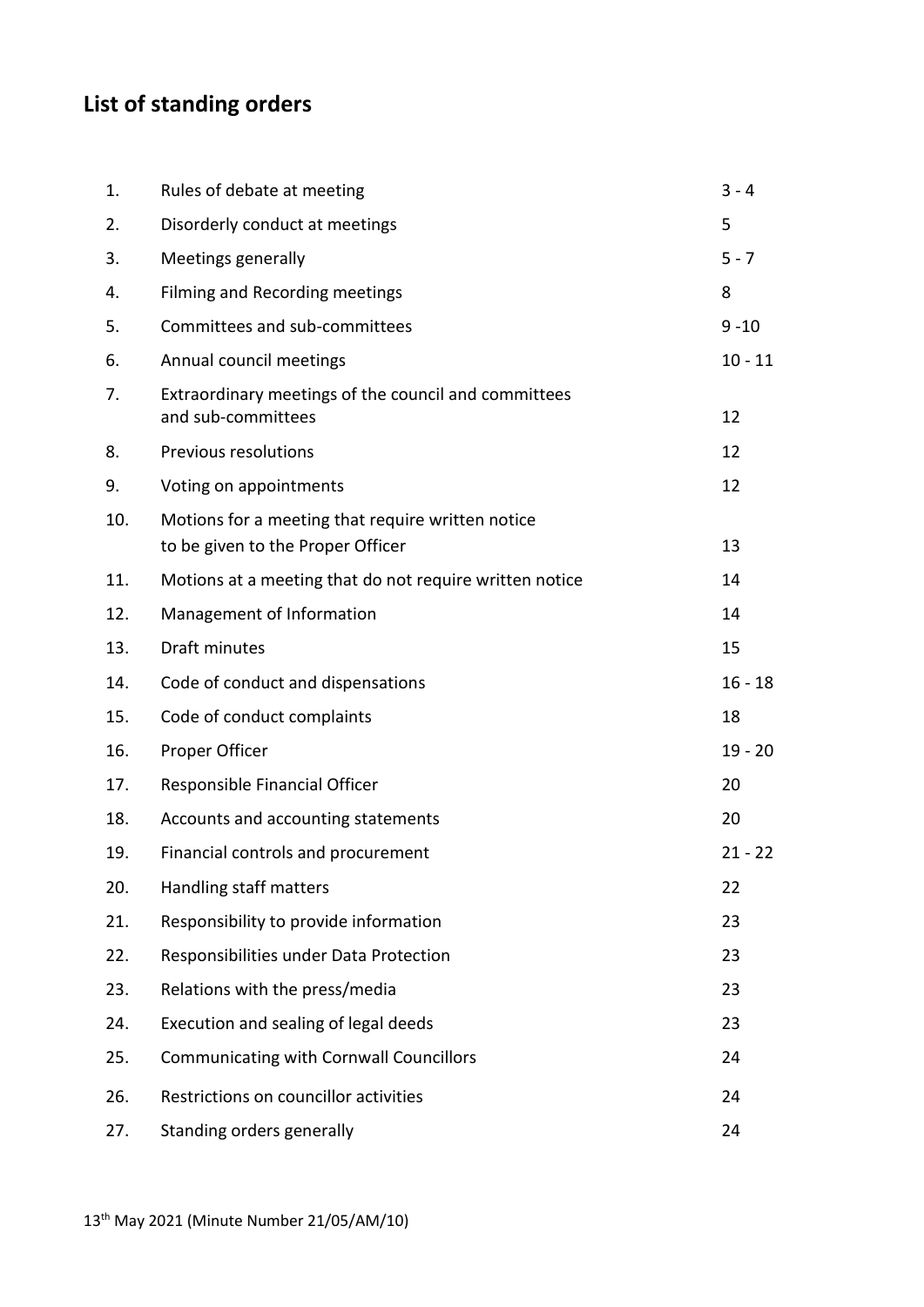# **Standing Orders**

# **1. Rules of debate at meetings**

- a. Motions on the agenda shall be considered in the order that they appear unless the order is changed at the discretion of the chairman of the meeting.
- b. A motion (including an amendment) shall not be progressed unless it has been moved and seconded.
- c. A motion on the agenda that is not moved by its proposer may be treated by the chairman of the meeting as withdrawn.
- d. If a motion (including an amendment) has been seconded, it may be withdrawn by the proposer only with the consent of the seconder and the meeting.
- e. An amendment is a proposal to remove or add words to a motion. It shall not negate the motion.
- f. If an amendment to the original motion is carried, the original motion becomes the substantive motion upon which further amendment(s) may be moved.
- g. An amendment shall not be considered unless early verbal notice of it is given at the meeting and, if requested by the chairman of the meeting, is expressed in writing to the chairman.
- h. A councillor may move an amendment to his own motion if agreed by the meeting. If a motion has already been seconded, the amendment shall be with the consent of the seconder and the meeting.
- i. If there is more than one amendment to an original or substantive motion, the amendments shall be moved in the order directed by the chairman.
- j. Subject to standing order 1(k) below, only one amendment shall be moved and debated at a time, the order of which shall be directed by the chairman of the meeting.
- k. One or more amendments may be discussed together if the chairman of the meeting considers this expedient but amendments shall be voted upon separately.
- l. A councillor may not move more than one amendment to an original or substantive motion.
- m. The mover of an amendment has no right of reply at the end of debate on it.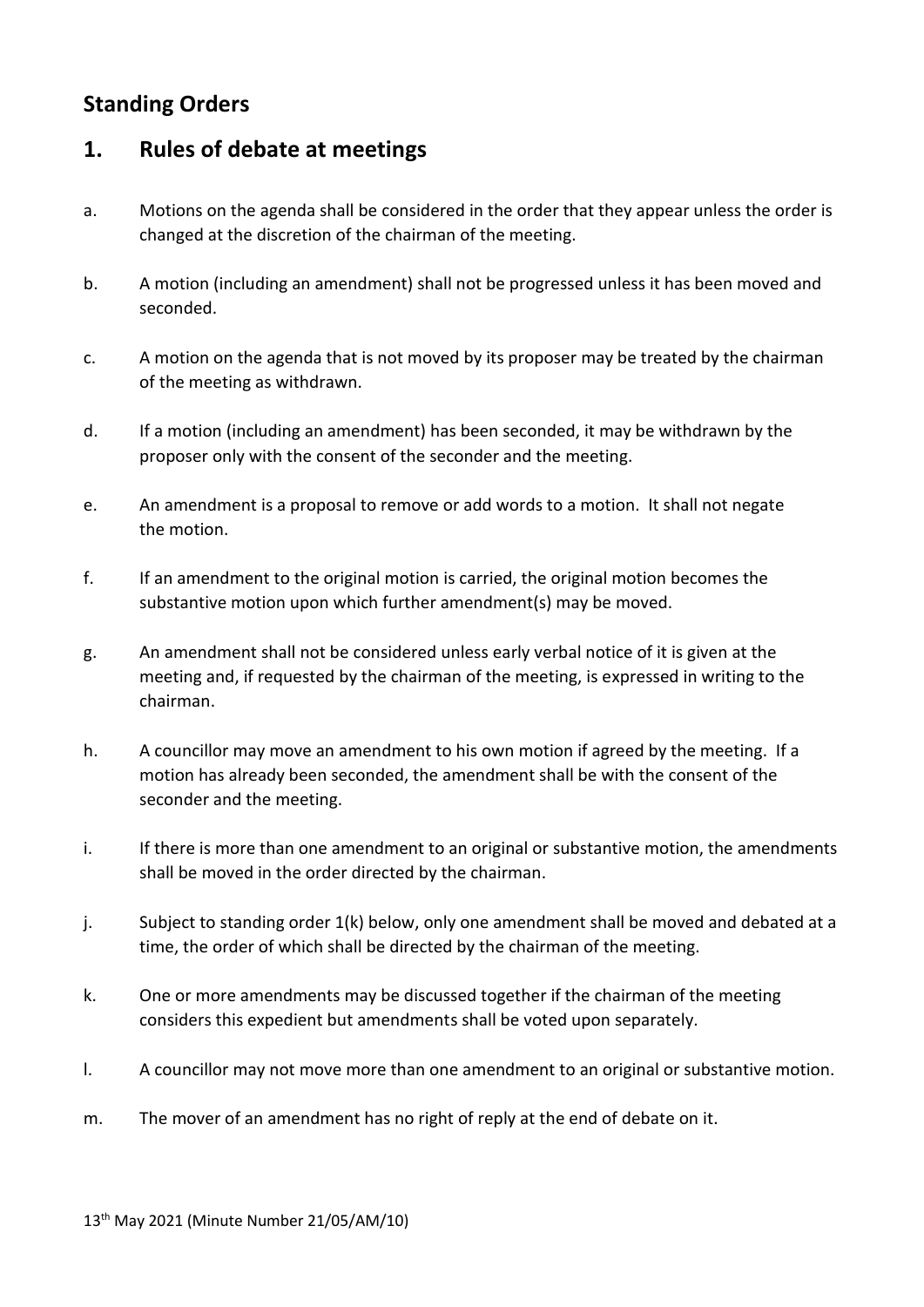- n. Where a series of amendments to an original motion are carried, the mover of the original motion shall have a right of reply either at the end of debate of the first amendment or at the very end of debate on the final substantive motion immediately before it is put to the vote.
- o. Unless permitted by the chairman of the meeting, a councillor may speak once in the debate on a motion except:
	- i. to speak on an amendment moved by another councillor;
	- ii. to move to speak on another amendment if the motion has been amended since he last spoke;
	- iii. to make a point of order;
	- iv. to give a personal explanation; or
	- v. in exercise of a right of reply.
- p. During the debate of a motion, a councillor may interrupt only on a point of order or a personal explanation and the councillor who was interrupted shall stop speaking. A councillor raising a point or order shall identify the standing order which he considers has been breached or specify the other irregularity in the proceedings of the meeting he is concerned by.
- q. A point of order shall be decided by the chairman of the meeting and his decision shall be final.
- r. When a motion is under debate, no other motion shall be moved except;
	- i. to amend the motion;
	- ii. to proceed to the next business;
	- iii. to adjourn the debate;
	- iv. to put the motion to a vote;
	- v. to ask a person to be no longer heard or to leave the meeting;
	- vi. to refer a motion to a committee or sub-committee for consideration;
	- vii. to exclude the public and press;
	- viii. to adjourn the meeting; or
	- ix. to suspend particular standing orders(s) excepting those which reflect mandatory statutory requirements.
- s. Before an original or substantive motion is put to the vote, the chairman of the meeting shall be satisfied that the motion has been sufficiently debated and that the mover of the motion under debate has exercised or waived his right to reply.
- t. Excluding motions moved understanding order 1(r) above, the contributions or speeches by a councillor shall relate only to the motion under discussion and shall not exceed 3 minutes without the consent of the chairman of the meeting.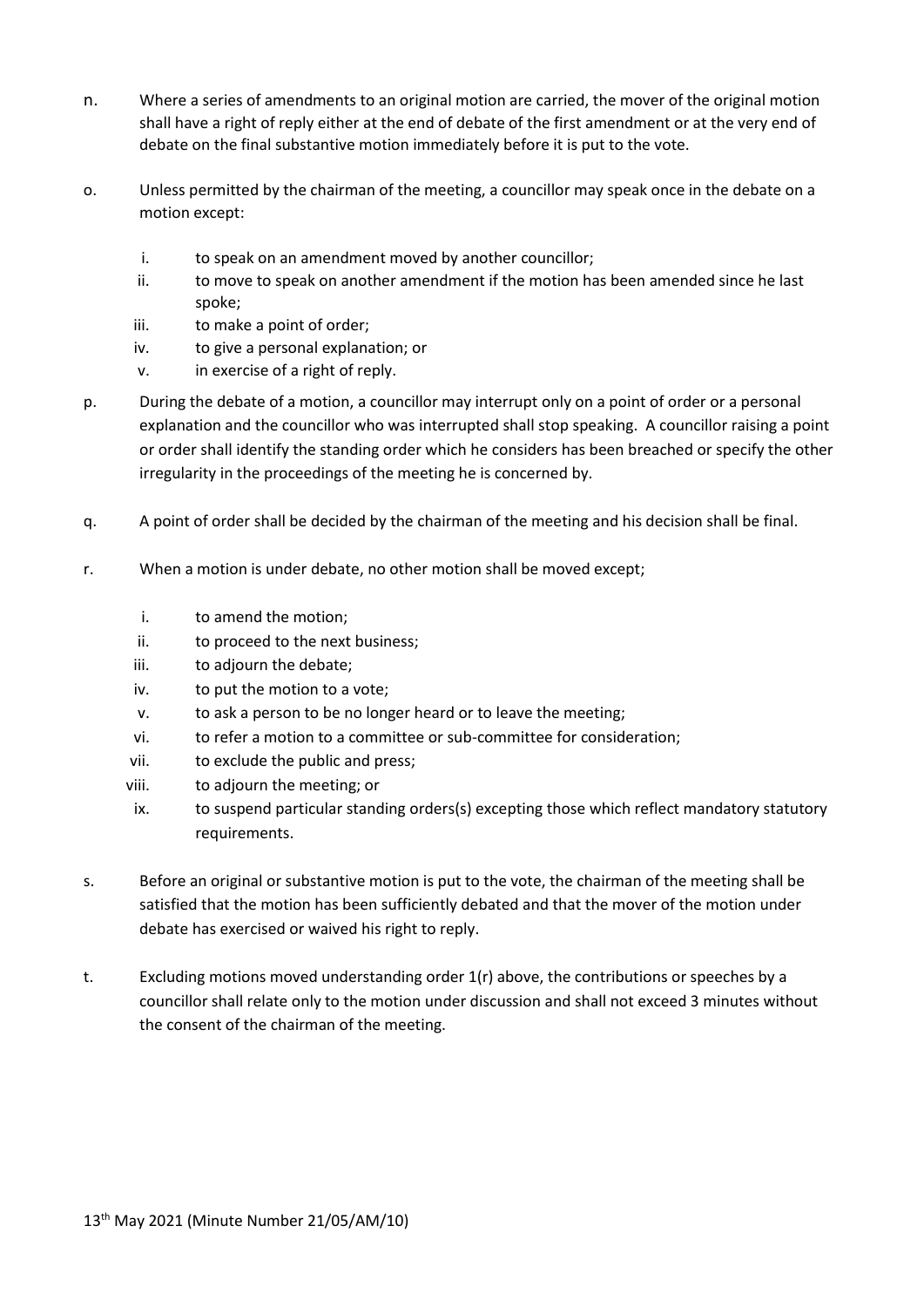## **2. Disorderly conduct at meetings**

- a. No person shall obstruct the transaction of business at a meeting or behave offensively or improperly. If this standing order is ignored, the chairman of the meeting shall request such person(s) to moderate or improve their conduct.
- b. If person(s) disregard the request of the chairman of the meeting to moderate or improve their conduct, any councillor or the chairman of the meeting may move that the person be no longer heard or excluded from the meeting. The motion, if seconded, shall be put to the vote without discussion.
- c. If a resolution made under standing order 2(b) above is ignored, the chairman of the meeting may take further reasonable steps to restore order or to progress the meeting. This may include temporarily suspending or closing the meeting.

## **3. Meetings generally**

- **Full Council meetings**
- **Committee meetings**
- Sub-committee meetings
- **a. Meetings shall not take place in premises which at the time of the meeting are used for the supply of alcohol, unless no other premises are available free of charge or at a reasonable cost.**
- **b.** The minimum three clear days for notice of a meeting does not include the day on **which notice was issued, the day of the meeting, a Sunday, a day of the Christmas break, a day of the Easter break or a bank holiday or a day appointed for public thanksgiving or mourning.**
- **c. The minimum three clear days' public notice for a meeting does not include the day on which the notice was issued or the day of the meeting.**
- **d. Meetings shall be open to the public unless their presence is prejudicial to the public interest by reason of the confidential nature of the business to be transacted or for other special reasons. The public's exclusion from part or all of a meeting shall be by a resolution which shall give reasons for the public's exclusion.**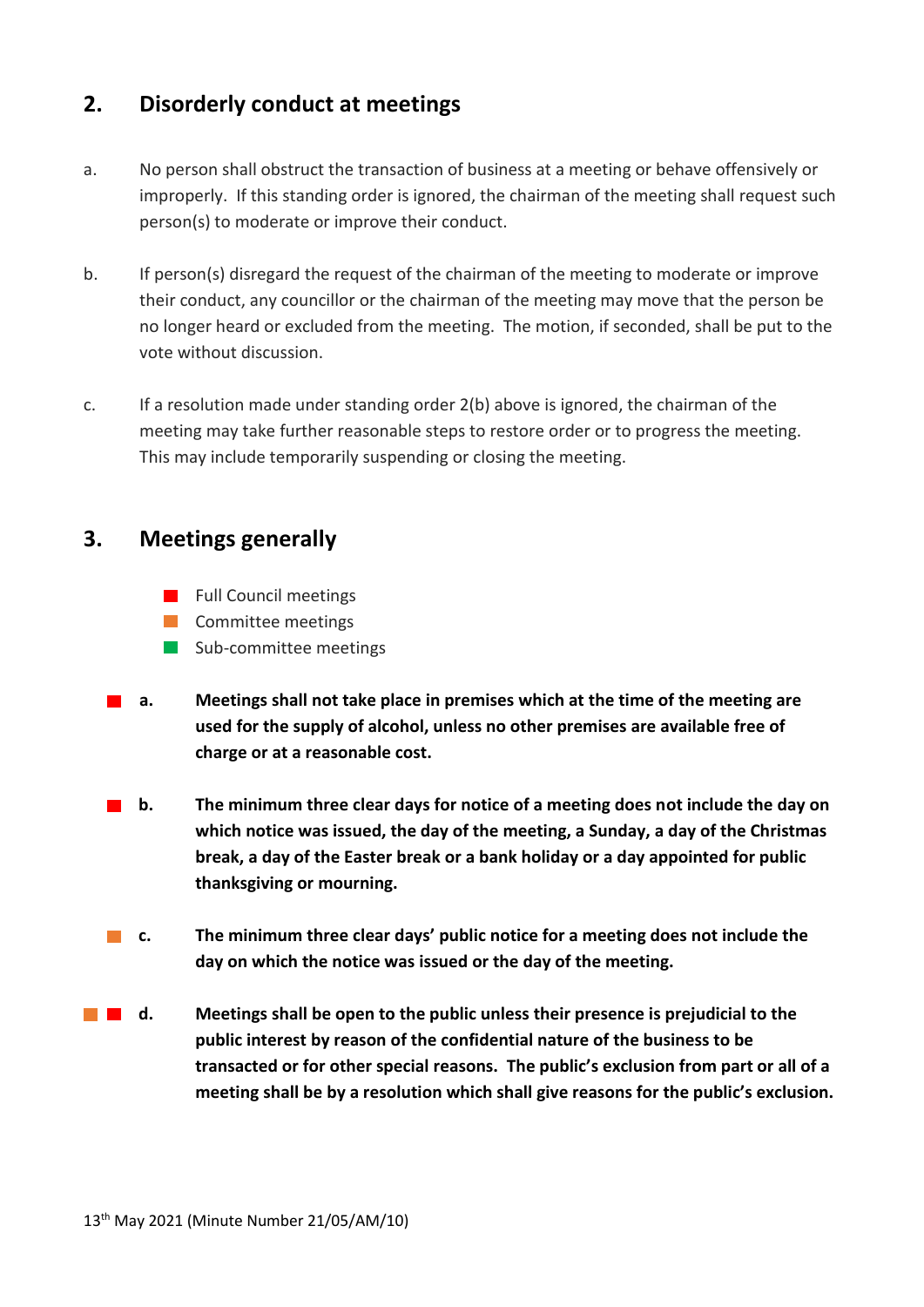- e. Members of the public may make representations, answer questions and give evidence at a meeting which they are entitled to attend in respect of the business on the agenda.
- f. The period of time designated for public participation at a meeting in accordance with standing order 3 (e) above shall not exceed 20minutes unless directed by the chairman of the meeting.
- g. At the Chairman's discretion and with the agreement of the council, a member of the public may be invited to answer questions on matters of fact relating to the item under consideration by the Council at that point on the agenda where the matter is being discussed.
- h. Subject to standing order 3(f) above, a member of the public shall not speak for more than 3 minutes.
- i. In accordance with standing order 3(e) above, a question shall not require a response at the meeting nor start a debate on the question. The chairman of the meeting may direct that a written or oral response be given.
- j. A member of the public shall raise his hand when requesting to speak and stand if requested by the Chairman.
- k. A member of the public who speaks at a meeting shall direct his comments to the chairman of the meeting.
- l. Only one person is permitted to speak at a time. If more than one person wants to speak, the chairman of the meeting shall direct the order of speaking.
- **n. The press shall be provided with reasonable facilities for the taking of their report of all or part of a meeting at which they are entitled to be present.** 
	- **n. Subject to standing orders which indicate otherwise, anything authorised or required to be done by, to or before the Chairman of the Council may in his absence be done by, to or before the Vice-Chairman of the Council.**
	- **o. The chairman, if present, shall preside at a meeting. If the Chairman is absent from a meeting, the Vice-Chairman, if present, shall preside. If both the Chairman and the Vice-Chairman are absent from a meeting, a councillor as chosen by the councillors present at the meeting shall preside at the meeting.**
- **p. p. Subject to a meeting being quorate, all questions at a meeting shall be decided by a majority of the councillors or councillors with voting rights present and voting.**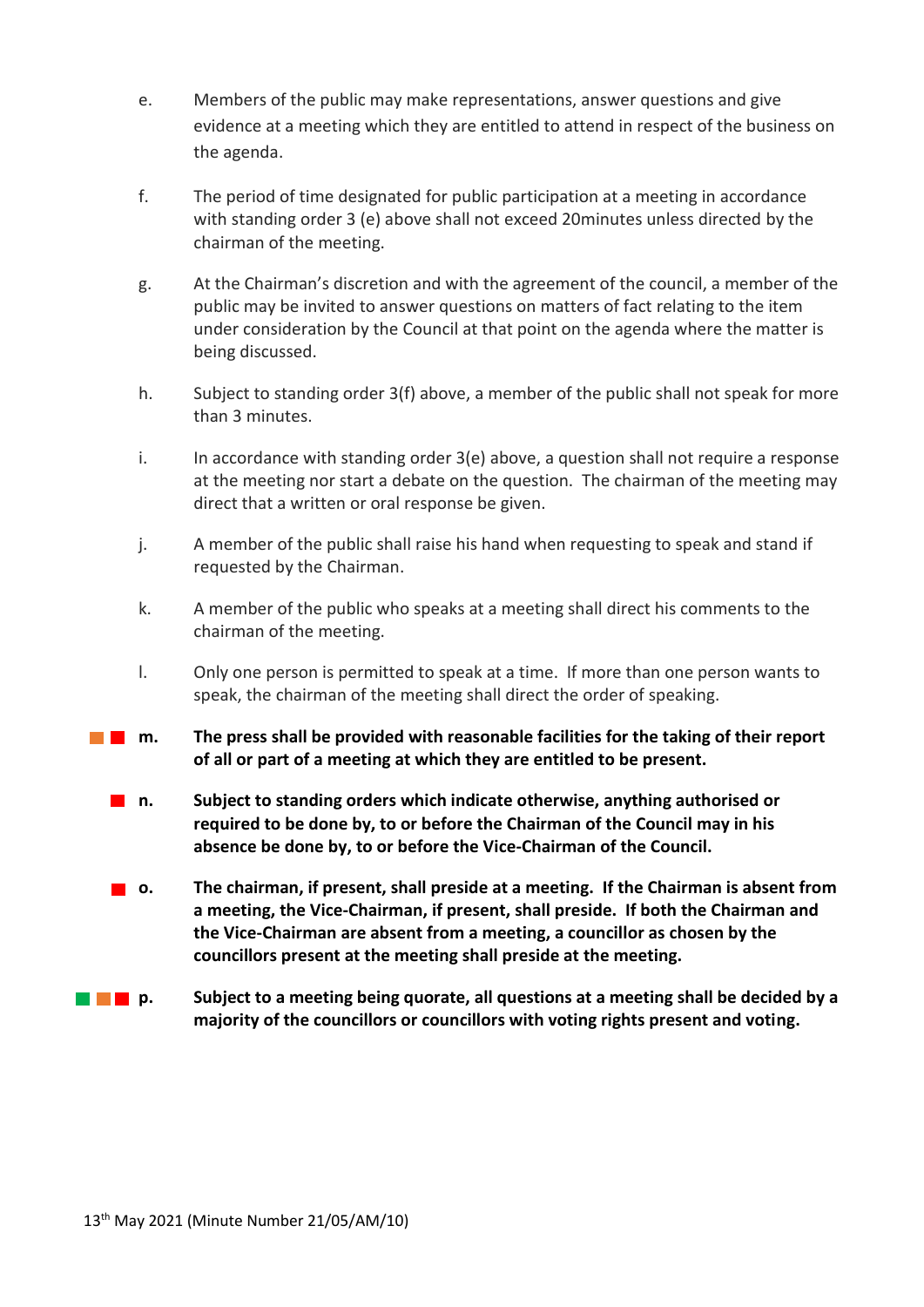**The Pairce of a meeting may give an original vote on any matter put to the vote, and in the case of an equality of votes may exercise his casting vote whether or not he gave an original vote.** 

> See standing orders 6 (h) and (i) below for the different rules that apply in the election of the Chairman of the Council at the annual meeting of the council.

- **r. Unless standing orders provide otherwise, voting on a question shall be by a show of hands. At the request of a councillor, the voting on any question shall be recorded so as to show whether each councillor present and voting gave his vote for or against that question.** Such a request shall be made before moving to the vote and will be taken in alphabetical order of those present at the meeting and eligible to vote.
- **SET 1** S. The minutes of a meeting shall include an accurate record of the following:
	- i. the time and place of the meeting;
	- ii. the names of councillors present and absent;
	- iii. interests that have been declared by councillors and non-councillors with voting rights;
	- iv. whether a councillor or non-councillor with voting rights left the meeting when matters that they held interests in were being considered;
	- v. if there was a public participation session; and
	- vi. the resolutions made
- **t. A** councillor or a non-councillor with voting rights who has a disclosable pecuniary **interest or another interest as set out in the council's code of conduct in a matter being considered at a meeting is subject to statutory limitations or restrictions under the code on his right to participate and vote on that matter.** 
	- **u. No business may be transacted at a meeting unless at least one-third of the whole number of members of the council are present and in no case shall the quorum of a meeting be less than three.**

See standing order 5d(vii) below for the quorum of a committee or sub-committee meeting.

- **v. If a meeting is or becomes inquorate no business shall be transacted** and the meeting shall be closed. The business on the agenda for the meeting shall be adjourned to another meeting.
- $\blacksquare$  w. A meeting shall not exceed a period of 2% hours. An extension of time must be voted on and get a majority vote, in order to continue.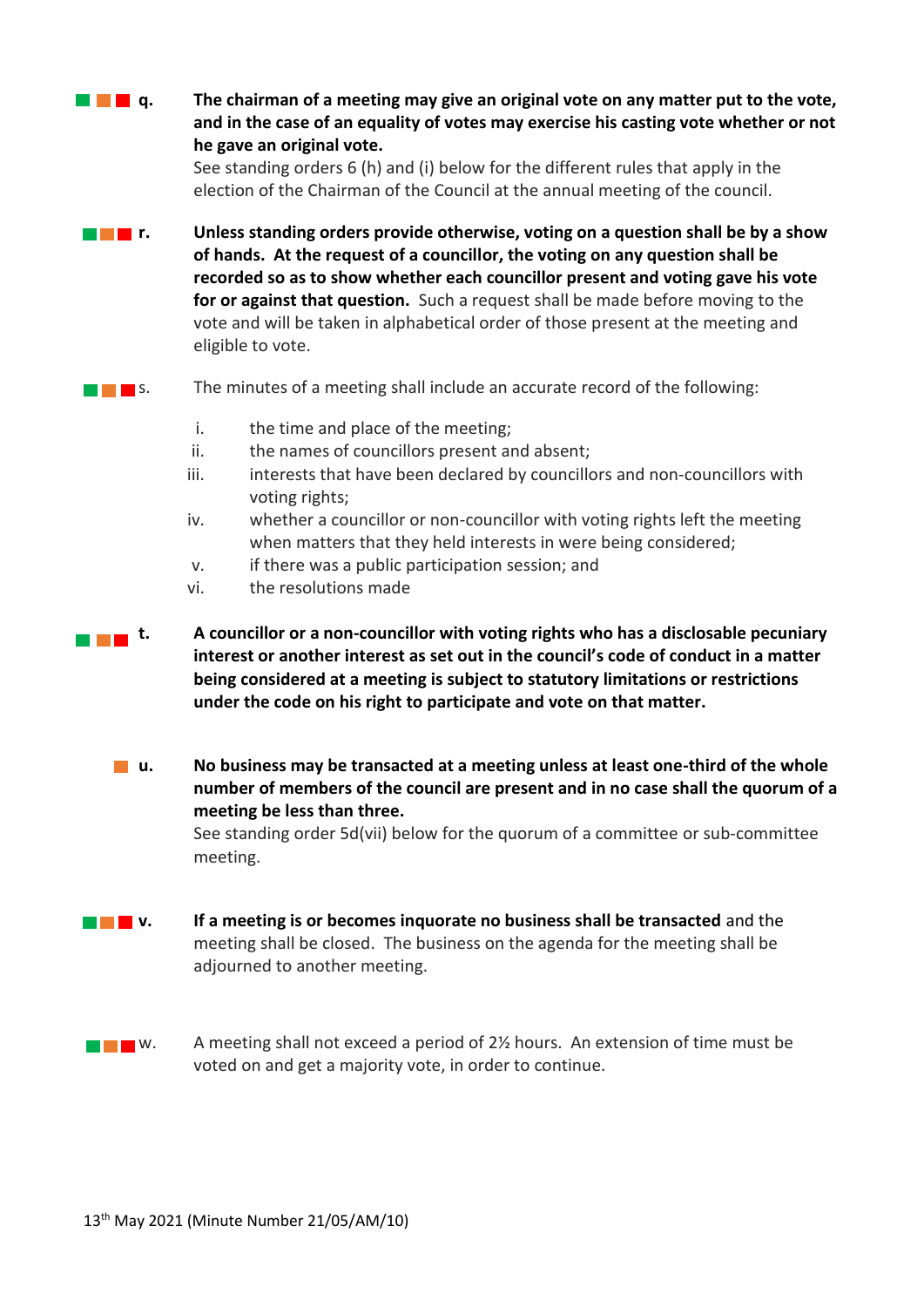# **4. Filming and recording meetings**

- a. When a meeting of the Full Council, its committees or sub committees is open to the public, any person, if present may;
	- i) film, photograph or make an audio recording of a meeting;
	- ii) use any other means for enabling persons not present to see or hear proceedings at a meeting as it takes place or later;
	- iii) report or comment on the proceedings in writing during or after a meeting or orally report or comment after the meeting.
- b. Oral reporting, commentary or broadcasting is not permitted during any part of a meeting of the council, its committees and sub committees.
- c. An individual must be present and able to use their equipment in order to film, photograph or audio record a meeting. There will be no opportunity to report on any part of the meeting where the council has resolved to exclude the press and public.
- d. Disruptive behaviour
	- i) No filming, photographing or audio recording of a meeting should be carried out in such a way as to disrupt the proceedings of a meeting.
	- ii) If person(s) disregard the request of the chairman of the meeting to moderate or improve their behaviour, any councillor or chairman of the meeting may move that the person be instructed to cease filming, photographing or audio recording. The motion, if seconded, shall be put to the vote without discussion.
	- iii) If a resolution under Standing Order 4 d(ii) above is ignored, the chairman of the meeting may take further reasonable steps to restore order to progress the meeting. This may include temporarily suspending or closing the meeting.
- e. Members of the Council recording meetings are reminded of their obligations under the Council's Code of Conduct in respect of confidential matters.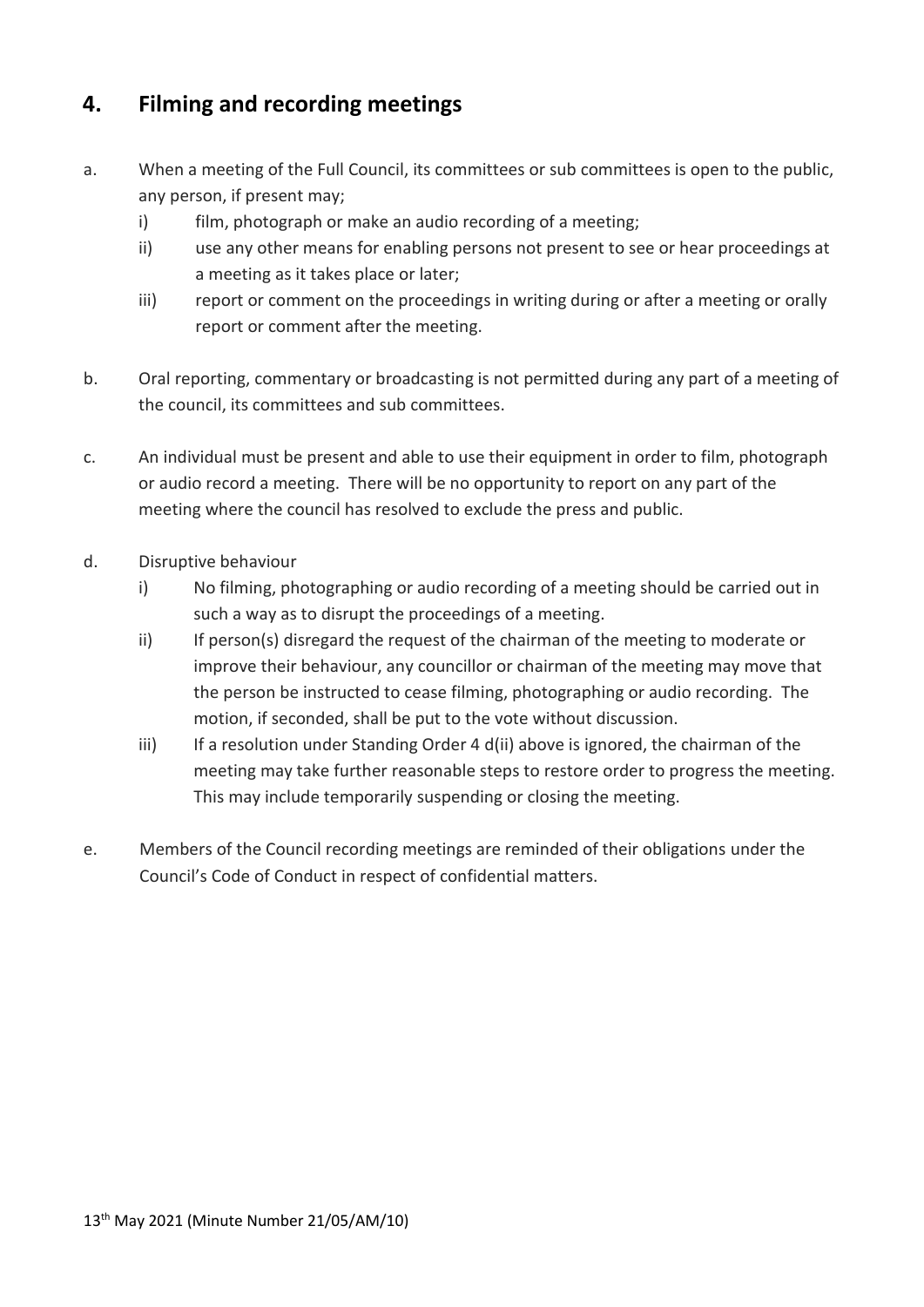## **5. Committees and sub-committees**

- **a. Unless the council determines otherwise, a committee may appoint a sub-committee whose terms of reference and members shall be determined by the committee.**
- **b. The members of a committee may include non-councillors unless it is a committee which regulates and controls the finances of the council.**
- **c. Unless the council determines otherwise, all the members of an advisory committee and a sub-committee of the advisory committee may be non-councillors.**

#### d. The council may appoint committees as necessary, and:

- i. shall determine their terms of reference including the scheme of delegation and the role of Chairman and Vice Chairman as ex officio members with or without voting rights;
- ii. shall determine the number and time of the ordinary meetings of a standing committee up until the date of the next annual meeting of full council;
- iii. shall permit a committee, other than in respect of the ordinary meetings of a committee, to determine the number and time of its meetings;
- iv. shall, subject to standing orders 5 (b) and (c) above, appoint and determine the terms of office of members of such a committee;
- v. shall, after it has appointed the members of a standing committee, appoint the chairman of the standing committee;
- vi. shall permit a committee other than a standing committee, to appoint its own chairman at the first meeting of the committee;
- vii. shall determine the place, notice requirements and quorum for a meeting of a committee and a sub-committee which shall be no less than three;
- viii. shall determine if the public may participate at a meeting of a committee;
- ix. shall determine if the public and press are permitted to attend the meetings of a subcommittee and also the advance public notice requirements, if any, required for the meetings of a sub-committee;
- x. shall determine if the public may participate at a meeting of a sub-committee that they are permitted to attend; and
- xi. may dissolve a committee
- xii. The Chairman and Vice Chairman ex-officio shall be members of every committee.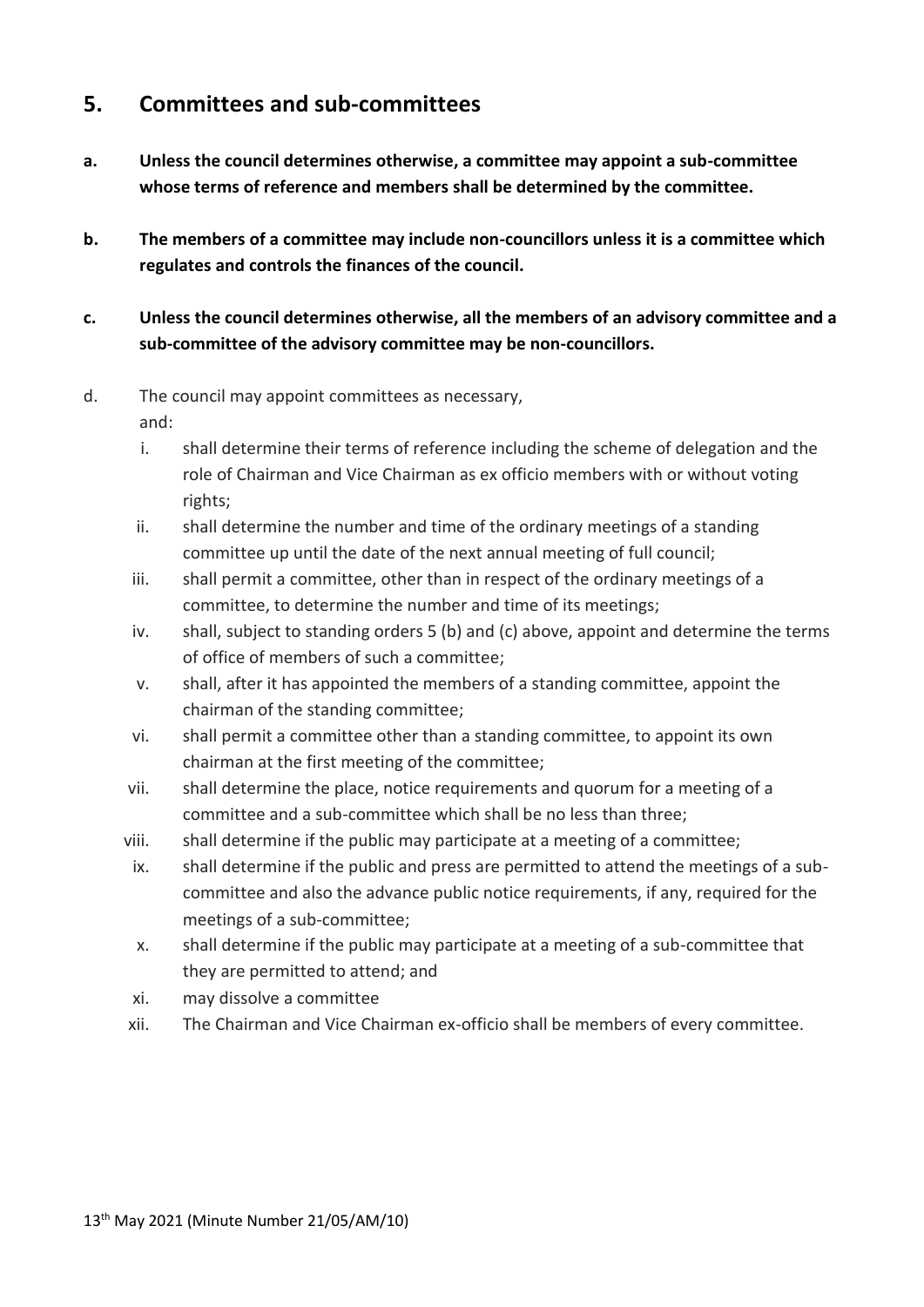- e. i. The Council expects its members to attend approved training courses in order to achieve the level of knowledge and competency appropriate to the office of councillor.
	- ii. Councillors are required to attend the training courses identified below within 6 months of acceptance of office as a councillor or within 6 months of being appointed to a committee identified below.
	- iii. All councillors elected as Chairman or Vice Chairman of Full Council, or elected Chairman or Vice Chairman of a Committee must attend the training for Chairmen.
	- iv. All councillors are required to attend training relative to the Code of Conduct.
	- v. Members of the Planning Committee are required to attend training relative to the planning process.
	- vi. Members of the Health & Safety and Finance Committee and Staffing Committee are required to attend training relative to financial matters, ie setting budgets and precepts, and training relative to Personnel law and procedures.
	- vii. Members of all committees are required to attend training on issues that from time to time become pertinent, as agreed by Full Council.
	- viii. The cost of any course fees will be met from the funds of the Council.
	- ix. All of the above training is subject to availability.

## **6. Annual Council Meeting**

- **a. In an election year, the annual meeting of the council shall be held on or within 14 days following the day on which the new councillors elected take office.**
- **b. In a year which is not an election year, the annual meeting of a council shall be held on such day in May as the council may direct.**
- **c. If no other time is fixed, the annual meeting of the council shall take place at 7pm.**
- **d. In addition to the annual meeting of the council, at least three other ordinary meetings shall be held in each year on such dates and times as the council direct.**
- **e. The first business conducted at the annual meeting of the council shall be the election of the Chairman and Vice-Chairman of the Council.**
- **f. The Chairman of the Council, unless he has resigned or becomes disqualified, shall continue in office and preside at the annual meeting until his successor is elected at the next annual meeting of the council.**
- **g. The Vice-Chairman of the Council, if any, unless he resigns or becomes disqualified, shall hold office until immediately after the election of the Chairman of the Council at the next annual meeting of the council.**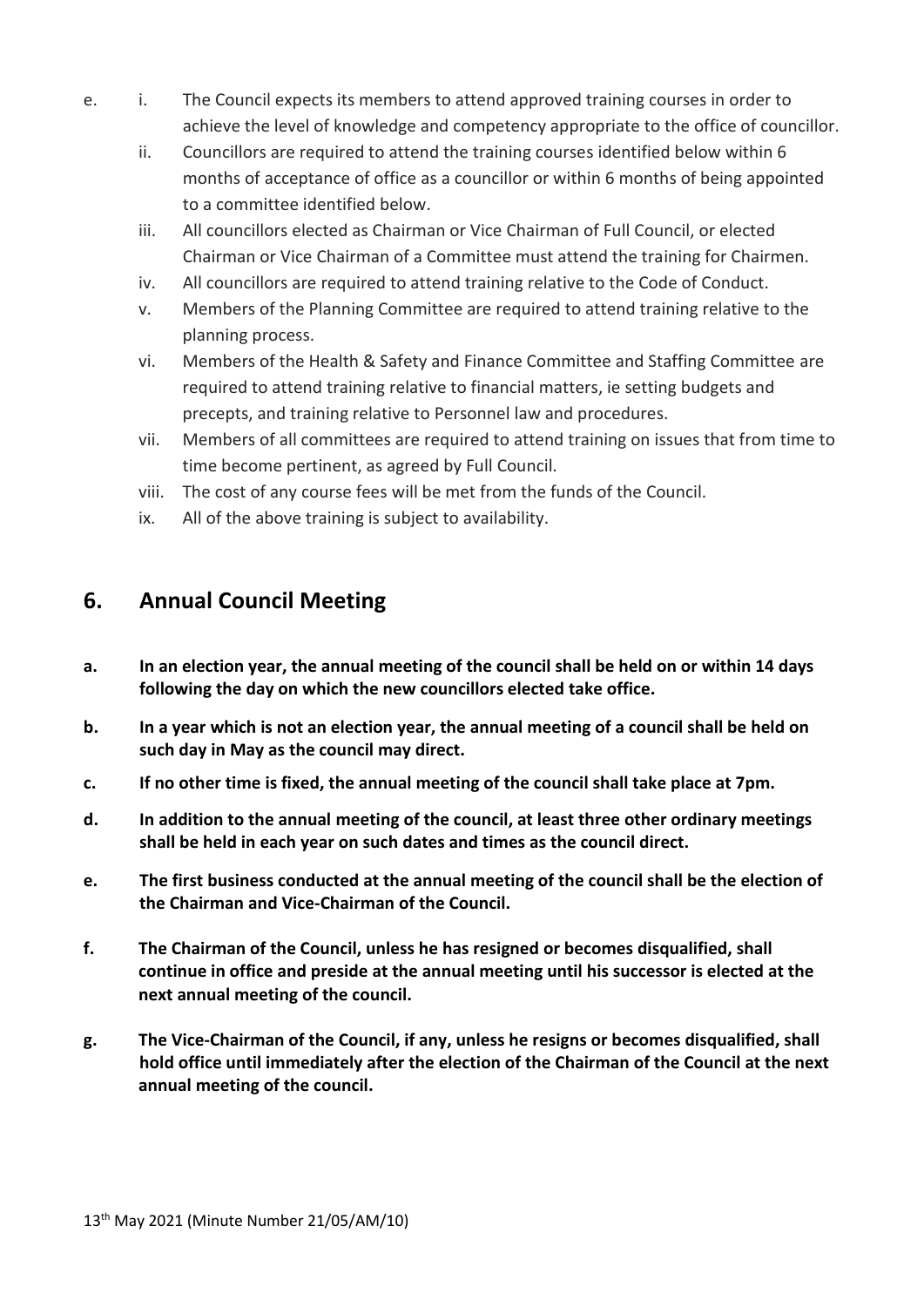- **h. In an election year, if the current Chairman of the Council has not been re-elected as a member of the council, he shall preside at the meeting until a successor Chairman of the Council has been elected. The current Chairman of the Council shall not have an original vote in respect of the election of the new Chairman of the Council but must give a casting vote in the case of an equality of votes.**
- **i. In an election year, if the current Chairman of the Council has been re-elected as a member of the council, he shall preside at the meeting until a new Chairman of the Council has been elected. He may exercise an original vote in respect of the election of the new Chairman of the Council and must give a casting vote in the case of equality of votes.**
- **j.** Following the election of the Chairman of the Council and Vice-Chairman of the Council at the annual meeting of the council, the business of the annual meeting shall include:
	- i. **In an election year, delivery by the Chairman of the Council and councillors of their acceptance of office forms unless the council resolves for this to be done at a later date. In a year which is not an election year, delivery by the Chairman of the Council of his acceptance of office form unless the council resolves for this to be done at a later date;**
	- ii. Confirmation of the accuracy of the minutes of the last meeting of the council;
	- iii. Receipt of the minutes of the last meeting of a committee;
	- iv. Consideration of the recommendations made by a committee;
	- v. Review of delegation arrangements to committees, sub-committees, staff and other local authorities;
	- vi. Review of the terms of reference for committees;
	- vii. Appointment of members to existing committees;
	- viii. Appointment of any new committees in accordance with standing order 5 above;
	- ix. Review and adoption of appropriate standing orders and financial regulations;
	- x. Review of arrangements, including any charters and agency agreements, with other local authorities and review of contributions made to expenditure incurred by other local authorities;
	- xi. Review of representation on or work with external bodies and arrangements for reporting back;
	- xii. In an election year, to make arrangements with a view to the council becoming eligible to exercise the general power of competence in the future;
	- xiii. Review of inventory of land and assets including buildings and office equipment;
	- xiv. Confirmation of arrangements for insurance cover in respect of all insured risks;
	- xv. Review of the council's and/or staff subscriptions to other bodies;
	- xvi. Review of the council's complaints procedure;
	- xvii. Review of the council's procedures for handling requests made under the Freedom of Information Act 2000 and the General Data Protection Policy.
	- xviii. Review of the council's policy for dealing with the press/media; and
	- xix. Determining the time of ordinary meetings of the full council up to and including the next annual meeting of full council.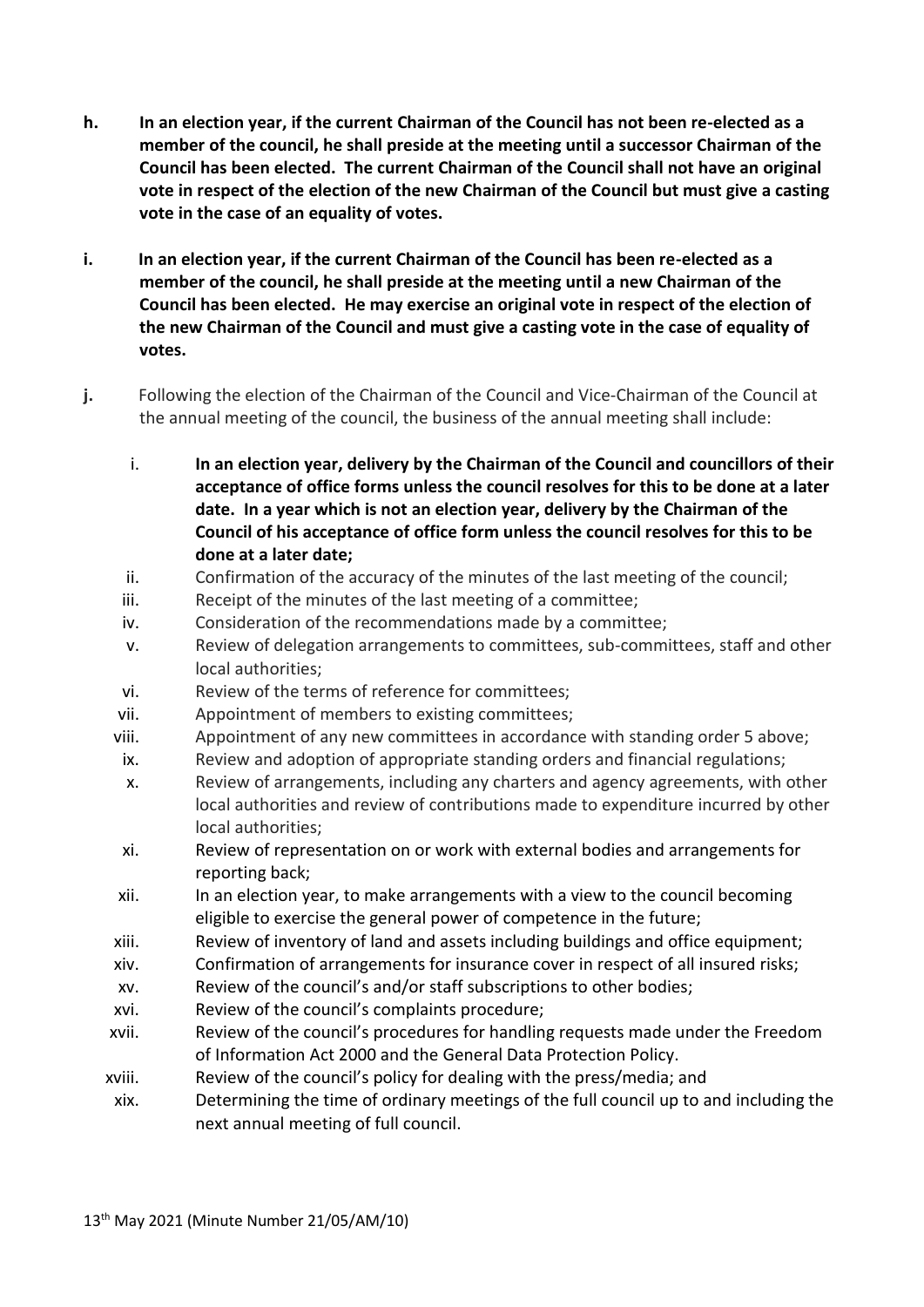# **7. Extraordinary meetings of the council and committees and sub-committees**

- a. **The Chairman of the Council may convene an extraordinary meeting of the council at any time.**
- b. **If the Chairman of the Council does not or refuses to call an extraordinary meeting of the council within seven days of having been requested in writing to do so by two councillors, any two councillors may convene an extraordinary meeting of the council. The public notice giving the time, place and agenda for such a meeting must be signed by the two councillors.**
- c. The Chairman of a committee or a sub-committee may convene an extraordinary meeting of the committee or the sub-committee at any time.
- d. If the chairman of a committee or a sub-committee does not or refuses to call an extraordinary meeting within 7 days of having been requested by to do so by a quarter of the members of the committee or the sub-committee, those members of the committee or the sub-committee may convene an extraordinary meeting of the committee or the subcommittee.

### **8. Previous resolutions**

- a. A resolution shall not be reversed within six months except either by a special motion, which requires written notice by at least 5 councillors to be given to the Proper Officer in accordance with standing order 10 below.
- b. When a motion moved pursuant to standing order 8 (a) above has been disposed of, no similar motion may be moved within a further six months.

## **9. Voting On Committee Appointments and Co-Option of Councillors**

- a. Where more than two persons have been nominated for position to be filled by the council and none of those persons has received an absolute majority of votes in their favour, the name of the person having the least number of votes shall be struck off the list and a fresh vote taken. This process shall continue until a majority of votes is given in favour of one person. A tie in votes may be settled by the casting vote exercisable by the chairman of the meeting.
- b. Where more than two persons have been nominated for a position to be filled by the Council, the vote may be taken by a written ballot of those members present and eligible to vote. The outcome of the vote will be reported by the Clerk.
- c. Where the number of candidates for co-option is less than or equal to the number of vacancies the candidates shall be appointed to the council if they meet the criteria (s.79 of the 1972 Act) and they are not disqualified under s.80)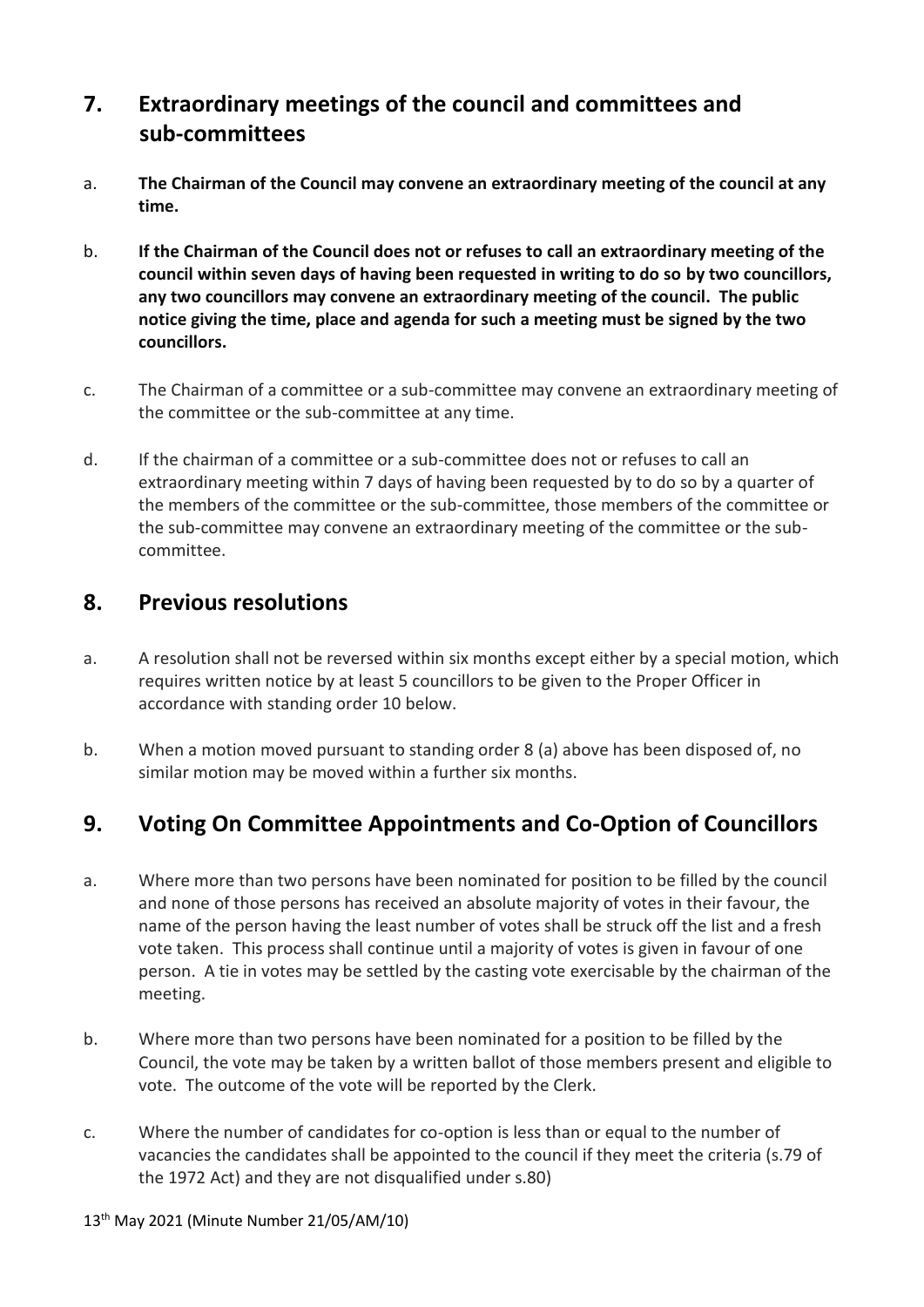# **10. Motions for a meeting that require written notice to be given to the Proper Officer**

- a. A motion shall relate to the responsibility of the meeting which it is tabled for and in any event shall relate to the performance of the council's statutory functions, powers and obligations or an issue which specifically effects the council's area or its residents.
- b. No motion may be moved at a meeting unless it is on the agenda and the mover has given written notice of its wording to the Proper Officer at least 9 clear days before the meeting. Clear days do not include the day of the notice or the day of the meeting.
- c. The Proper Officer may, before including a motion on the agenda received in accordance with standing order 10 (b) above, correct obvious grammatical or typographical errors in the wording of the motion.
- d. If the Proper Officer considers the wording of a motion received in accordance with standing order 10 (b) above is not clear in meaning, the motion shall be rejected until the mover of the motion resubmits it in writing to the Proper Officer so that it can be understood at least 9 clear days before the meeting.
- e. If the wording or subject of a proposed motion is considered improper, the Proper Officer shall consult with the chairman of the forthcoming meeting or, as the case may be, the councillors who have convened the meeting, to consider whether the motion shall be included in the agenda or rejected.
- f. Subject to standing order 10 (e) above, the decision of the Proper Officer as to whether or not to include the motion on the agenda shall be final.
- g. Motions received shall be recorded in a book for that purpose and numbered in the order they are received.
- h. Motions rejected shall be recorded in a book for that purpose with an explanation by the Proper Officer for their rejection.
- i. A written notice of motion shall not relate to any matter which may be considered under the Council's Code of Conduct, Complaints Procedure or employment policies.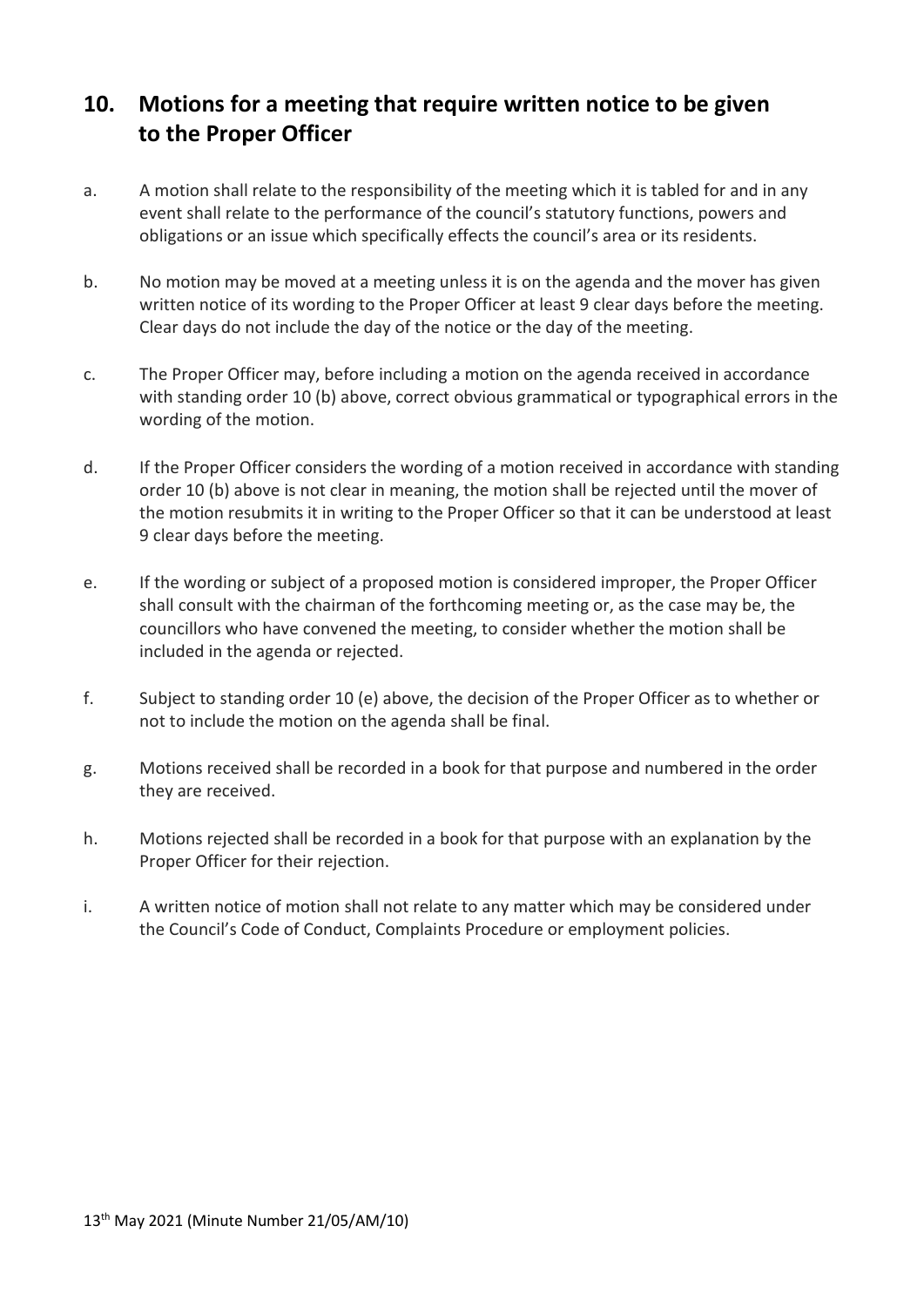# **11. Motions for a meeting that do not require written notice**

The following motions may be moved at a meeting without written notice to the Proper Officer;

- i. to correct an inaccuracy in the draft minutes of a meeting;
- ii. to move to a vote;
- iii. to defer consideration of a motion;
- iv. to refer a motion to a particular committee or sub-committee;
- v. to appoint a person to preside at a meeting;
- vi. to change the order of business on the agenda;
- vii. to proceed to the next business on the agenda;
- viii. to require a written report;
- ix. to appoint a committee or sub-committee and their members;
- x. to extend the time limits for speaking;
- xi. to exclude the press and public from a meeting in respect of confidential or sensitive information which is prejudicial to the public interest;
- xii. to not hear further from a councillor or a member of the public;
- xiii. to exclude a councillor or member of the public for disorderly conduct;
- xiv. to temporarily suspend the meeting;
- xv. to suspend a particular standing order (unless it reflects mandatory statutory requirements);
- xvi. to adjourn the meeting; or
- xvii. to close a meeting.

## **12. Management of Information**

- a. **The Council shall have in place and keep under review, technical and organisational measures to keep secure information (including personal data) which it holds in paper and electronic form. Such arrangements shall include deciding who has access to personal data and encryption of personal data.**
- b. **The Council shall have in place, and keep under review, policies for the retention and safe destruction of all information (including personal data) which it holds in paper and electronic form. The Council's retention policy shall confirm the period for which information (including personal data) shall be retained or if this is not possible the criteria used to determine that period (e.g. the Limitation Act 1980).**
- **c. The agenda, papers that support the agenda and the minutes of a meeting shall not disclose or otherwise undermine confidential or sensitive information which for special reasons would not be in the public interest.**
- d. **Councillors, staff, the Council's Contractors and agents shall not disclose confidential or information or personal data without legal justification.**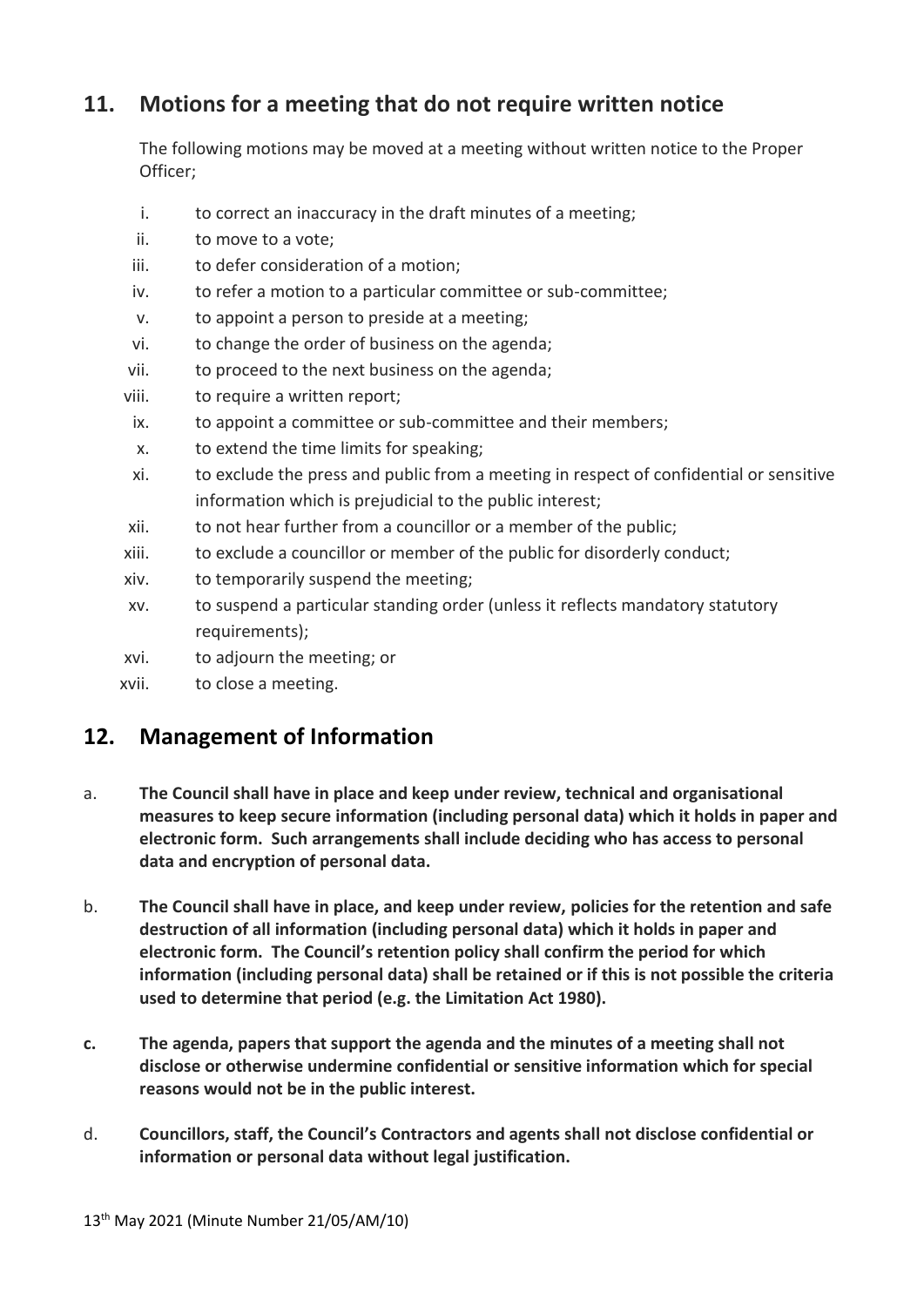# **13. Draft Minutes**

- a. If the draft minutes of a preceding meeting have been served on councillors with the agenda to attend the meeting at which they are due to be approved for accuracy, they shall be taken as read.
- b. There shall be no discussion about items of business in the draft minutes of a preceding meeting except in relation to their accuracy. A motion to correct an inaccuracy in the draft minutes shall be moved in accordance with standing order 11 (i) above.
- c. The accuracy of draft minutes, including any amendment(s) made to them, shall be confirmed by resolution and shall be signed by the chairman of the meeting and stand as an accurate record of the meeting to which the minutes relate.
- d. If the chairman of the meeting does not consider the minutes to be an accurate record of the meeting to which they relate, he shall sign the minutes and include a paragraph in the following terms or to the same effect;

"The chairman of this meeting does not believe that the minutes of the meeting of the  $( )$ held on [date] in respect of ( ) were a correct record but his view was not upheld by the meeting and the minutes are confirmed as an accurate record of the proceedings."

- e. **If the Council's gross annual income or expenditure (whichever is higher) does not exceed £25,000, it shall publish draft minutes on a website which is publicly accessible and free of charge not later than one month after the meeting has taken place.**
- f. Subject to publication of draft minutes in accordance with standing order 13(e) and standing order 21(a) and following a resolution which confirms the accuracy of the minutes of a meeting, the draft minutes or records of the meeting for which approved minutes exist shall be destroyed.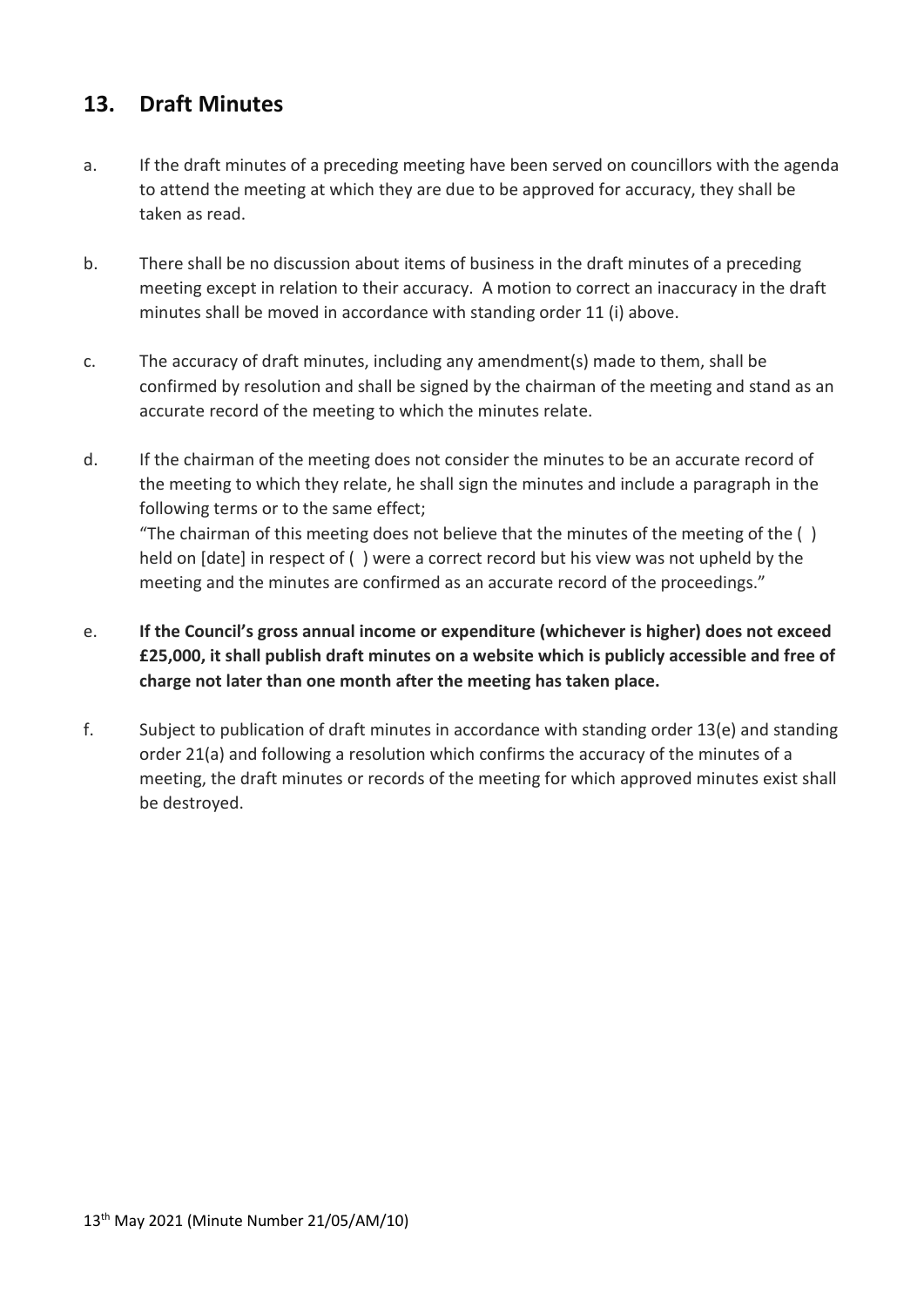# **14. Code of Conduct and Dispensations**

## **General**

a. The Council has adopted the Cornwall Code of Conduct for City, Community Parish and Town Councils which will apply to all councillors and members of the public co-opted to serve on Committees and Sub Committees of the Council in respect of the entire meeting.

All interests arising from the Code of Conduct adopted by the Council will be recorded in the minutes giving the existence and nature of the interest.

- b. Members must have particular regard to their obligation to record and leave the room for certain matters in which they have an interest as defined by the Code of Conduct or by relevant legislation.
- c. The Council shall maintain for public inspection, a Register of Members' interests that is compliant with the Code of Conduct and with relevant legislation.

# **Members and the Code of Conduct**

- d. All councillors and members of the public co-opted to serve on Council committees and sub committees shall observe the Code of Conduct adopted by the Council.
- e. All councillors and members of the public co-opted to serve on Council committees and sub committees shall maintain a Register of Disclosable Pecuniary interests, and must update their register by notifying the Monitoring Officer and the Clerk of any changes within 28 days.
- f. All councillors shall undertake training in the code of conduct within 6 months of delivery of their declaration of acceptance of office.
- g. Unless granted a dispensation, a councillor or non-councillor with voting rights who has declared a Disclosable Pecuniary Interest in relation to any item of business being transacted at a meeting, shall leave the room whenever the item is being discussed, including any part of the meeting where the public are entitled to speak. They may return to the meeting after it has considered the matter in which they had the interest.
- h. Unless granted a dispensation, a councillor or non-councillor with voting rights who has declared a Disclosable Non-Pecuniary Interest in relation to any item of business being transacted at a meeting, shall leave the room whenever the item is being discussed, including any part of the meeting where the public are entitled to speak. They may return to the meeting after it has considered the matter in which they had the interest.
- i. Unless granted a dispensation, a councillor or non-councillor with voting rights who has registered a non-registerable interest in relation to any item of business being transacted at a meeting, shall leave the room whenever the item is being discussed, including any part of the meeting where the public are entitled to speak. They may return to the meeting after it has considered the matter in which they had the interest.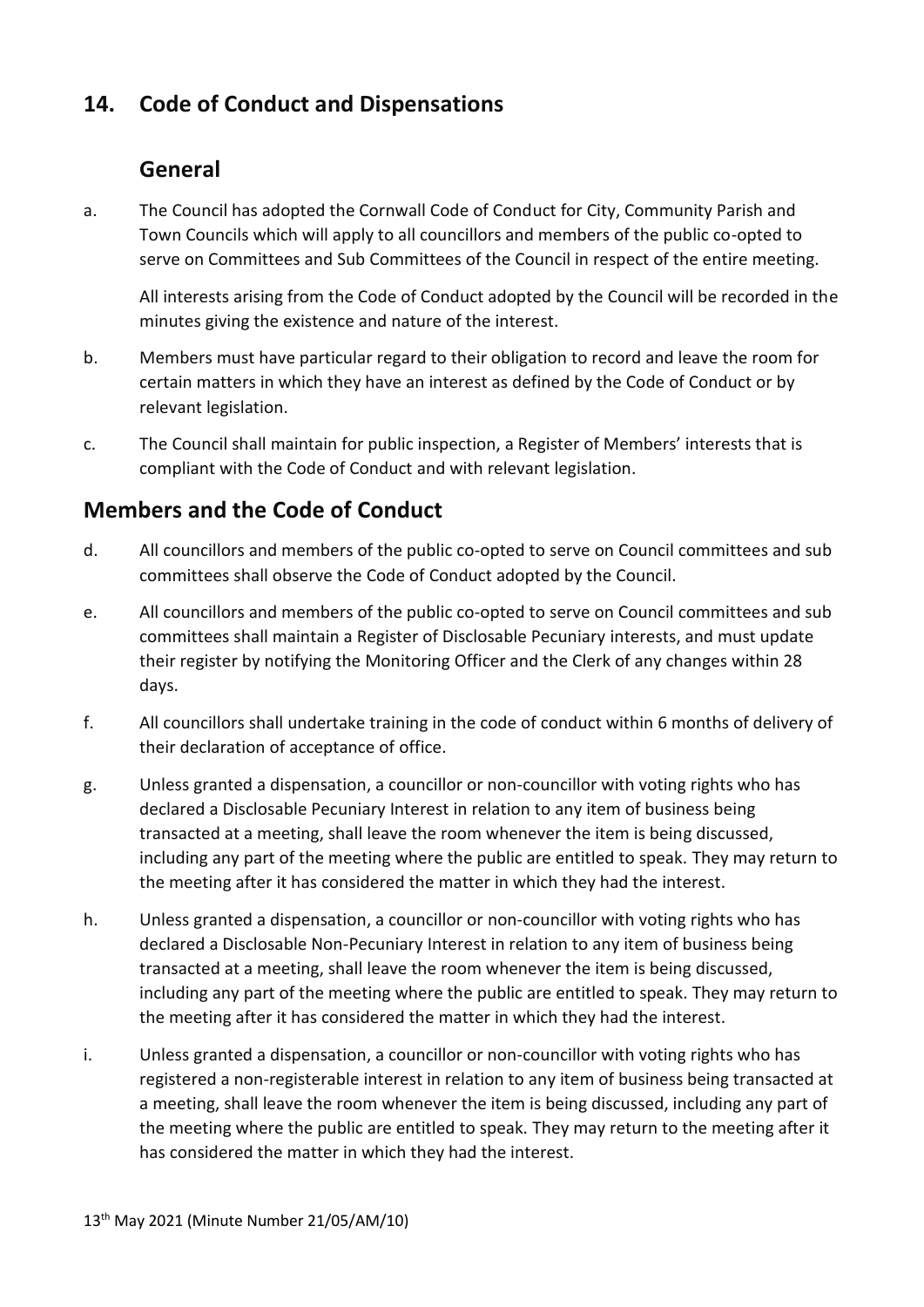- j. Where a non-registerable interest arises from membership of an outside body as defined in 3.5a of the Council's code of conduct, a councillor may remain in the room to address the meeting, provide a short statement and answer questions for no more than three (3) minutes before leaving the room at the request of the Chairman.
- k. You must record in a register of interests maintained by the Proper Officer any gifts or hospitality that you are offered or receive in connection with your official duties as a member and the source of the gift or hospitality that could be seen by the public as likely to influence your judgement in these matters.
- l. A Member of the Council may, for the purposes of his duty as a member but not otherwise, inspect any document which has been considered by a Committee or by the Council. The Proper Officer or Solicitor to the Council may decline to allow inspection of any document which is protected by other legislation or in the event of legal proceeding would be protected by privilege arising from the relationship of solicitor and client. All Minutes kept for any Committee shall be open for inspection by any member of the Council during office hours.

## **Dispensations**

- m. Dispensation requests shall be in writing and submitted to the Proper Officer as soon as possible before the meeting, or failing that, at the start of the meeting for which the dispensation is required.
- n. A decision as to whether to grant a dispensation shall be made by a meeting of the council, or committee or sub-committee for which the dispensation is required and that decision is final.
- o. A dispensation request shall confirm:
	- i. the description and the nature of the disclosable pecuniary interest or other interest to which the request for the dispensation relates;
	- ii. whether the dispensation is required to participate at a meeting in a discussion only or a discussion and a vote;
	- iii. the date of the meeting or the period (not exceeding four years) for which the dispensation is sought; and
	- iv. an explanation as to why the dispensation is sought.
- p. This policy shall apply to all meetings of the Council, its committees and sub-committees.
- q. No dispensation will be awarded for any meeting where there are no minutes of the proceedings.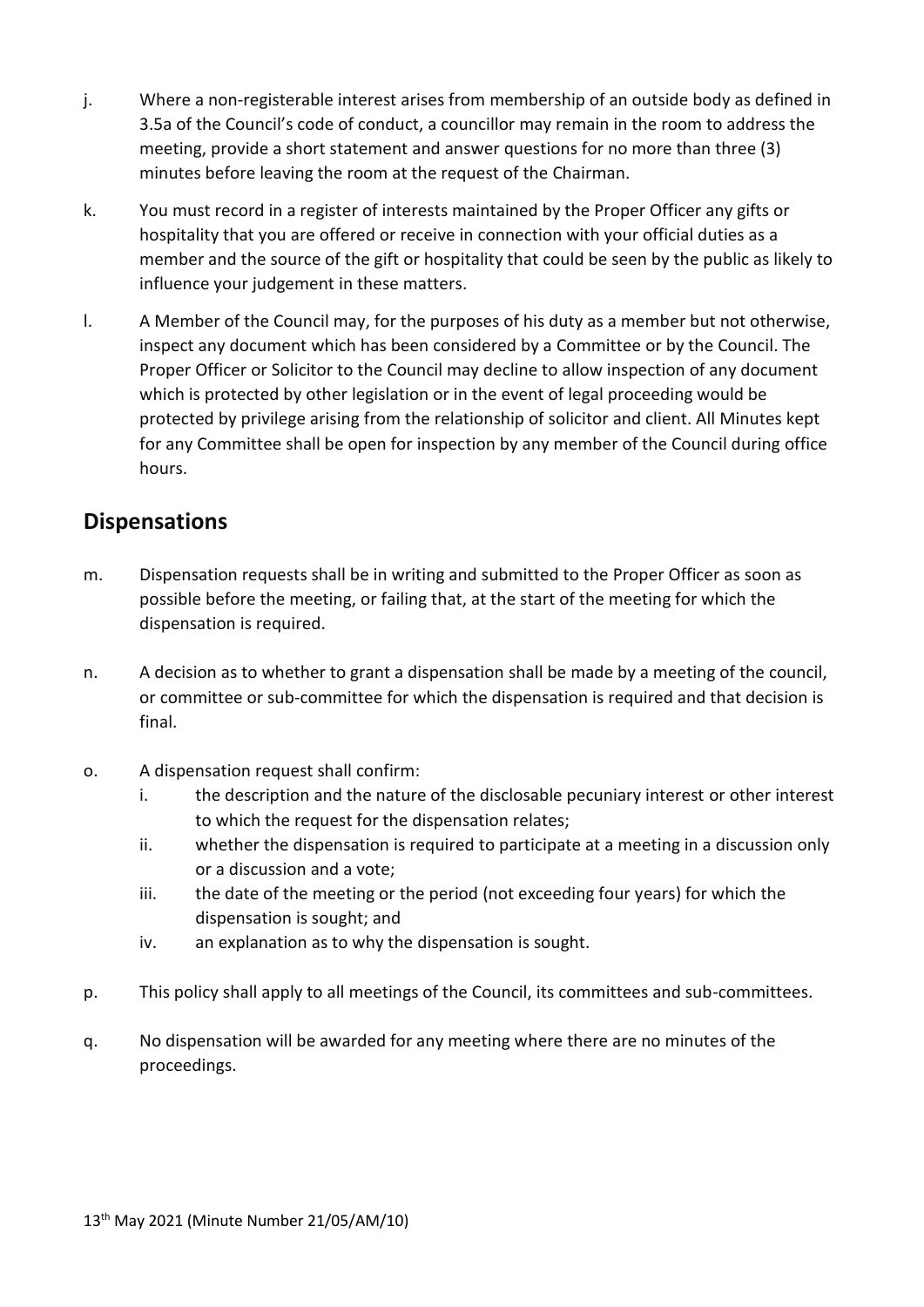- r. A dispensation may be granted in accordance with standing order 14(m) above if having regard to all relevant circumstances the following applies:
	- i. without the dispensation the number of persons prohibited from participating in the particular business would be so great a proportion of the meeting transacting the business as to impede the transaction of the business or
	- ii. granting the dispensations is in the interest of person living in the council's area or
	- iii. it is otherwise appropriate to grant a dispensation

## **15. Code of Conduct Complaints**

- a. Notification from the monitoring officer of any complaint shall remain confidential to the Proper Officer of the Council until such time as the matter has been concluded, when the outcome of the complaint shall be reported to a meeting of the Full Council.
- b. Where the notification relates to a complaint made by the Proper Officer, the Proper Officer shall notify the Chairman of that fact, who, upon receipt of such notification, shall nominate a person to assume the duties of the Proper Officer set out in this standing order, who shall continue to act in respect of that matter as such until the complaint is resolved.
- c. Where a notification relates to a complaint made by an employee (not being the Proper Officer) the Proper Officer shall ensure that the employee in question does not deal with any aspect of the complaint.
- d. The council may:
	- i. provide information or evidence where such disclosure is necessary to progress an investigation of the complaint or is required by law:
	- ii. seek information relevant to the complaint from the person or body with statutory responsibility for investigation of the matter;
- e. References to a notification shall be taken to refer to communication of any kind which relates to a breach or an alleged breach of the code of conduct by a councillor.
- f. **Upon notification by the Cornwall Council that a councillor or non-councillor with voting rights has breached the council's code of conduct, the council shall consider any recommendations and what, if any, action to take against him.**

**Such action excludes disqualification or suspension from office and shall be limited to those sanctions recommended by the Monitoring Officer as part of the Decision Notice.**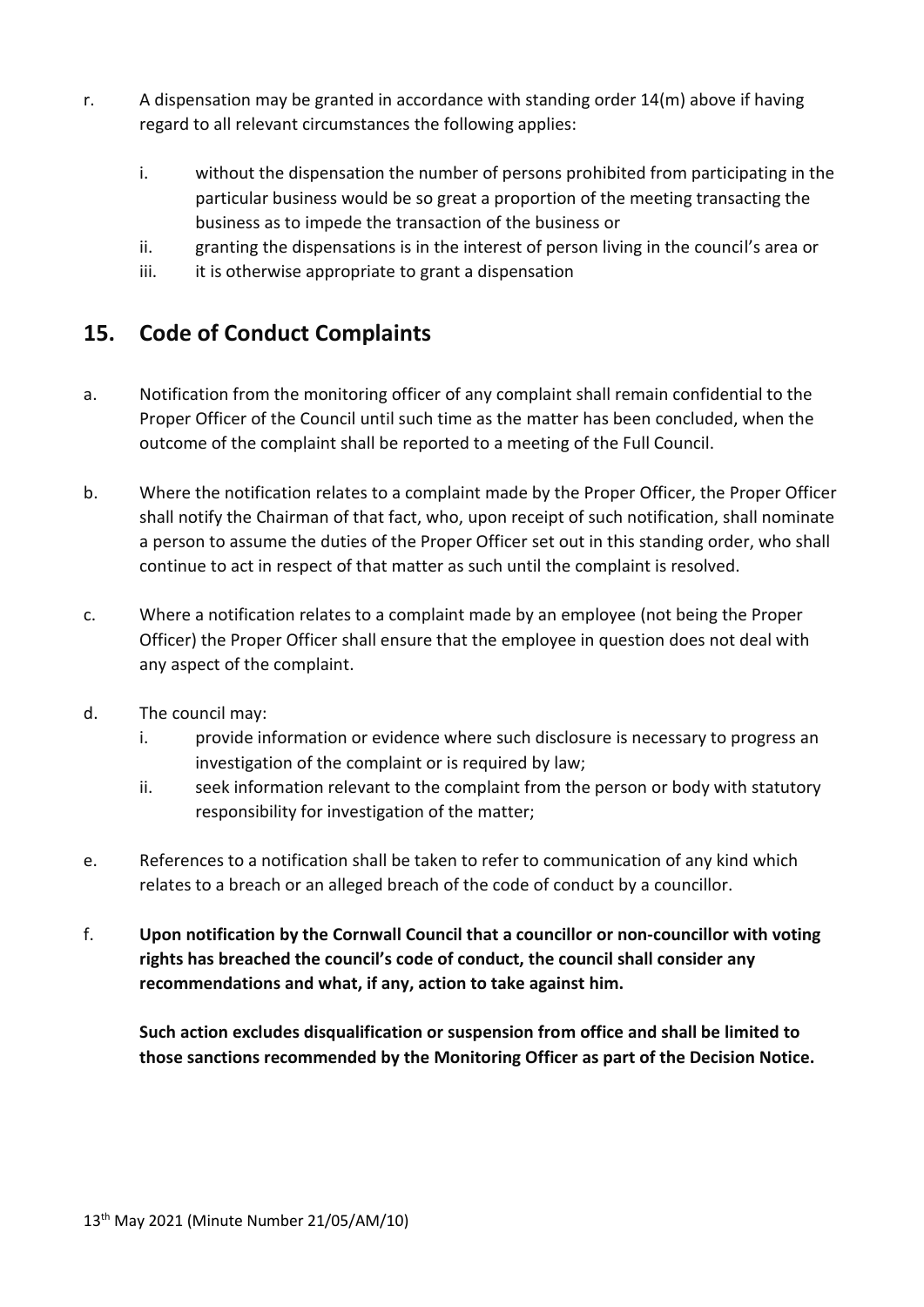# **16. Proper Officer**

- a. The Proper Officer shall be either (i) the clerk or (ii) other staff member(s) nominated by the council to undertake the work of the Proper Officer when the Proper Officer is absent.
- b. The Proper Officer shall:
	- i. **at least three clear days before a meeting of the council, a committee** and a subcommittee **serve on councillors, by delivery, post or email at their residences, a signed summons confirming the time, place and the agenda.**  Such email shall contain the electronic signature and title of the Proper Officer. Hard copies shall be readily available at all meetings. See standing order 3(b) above for the meaning of 3 clear days for a meeting. **give public notice of the time, place and agenda at least three clear days before a meeting of the council or a meeting or a committee** or a sub-committee **(provided that the public notice with agenda of an extraordinary meeting of the council convened by councillors is signed by them);** See standing order 3(b) above for the meaning of 3 clear days for a meeting.
	- ii. subject to standing order 10 above, include on the agenda all motions in the order received unless a councillor has given written notice at least 9 days before the meeting confirmation his withdrawal of it;
	- iii. **convene a meeting of full council for the election of a new Chairman of the Council, occasioned by a casual vacancy in his office;**
	- iv. facilitate inspection of the minute book by local government electors;
	- v. **receive and retain copies of byelaws made by other local authorities;**
	- vi. retain acceptance of office forms from councillors;
	- vii. retain a copy of every councillor's register of interests;
	- viii. assist with responding to requests made under the Freedom of Information Act 2000 and Data Protection Act 1998, in accordance with and subject to the council's policies and procedures relating to the same;
	- ix. receive and send general correspondence and notices on behalf of the council except where there is a resolution to the contrary;
	- x. manage the organisation, storage of, access to and destruction of information held by the council in paper and electronic form;
	- xi. arrange for legal deeds to be executed;
		- See also standing order 24 below
	- xii. arrange or manage the prompt authorisation, approval and instruction regarding any payments to be made by the council in accordance with the council's financial regulations;
	- xiii. record every planning application notified to the council and the council's response to the local planning authority on a database for such purpose;
	- xiv. refer a planning application received by the council to the Chairman or in his absence Vice-Chairman of the Planning Committee within two working days of receipt to facilitate an extraordinary meeting if the nature of a planning application requires consideration before the next ordinary meeting of the committee;
	- xv. manage access to information about the council via the publication scheme; and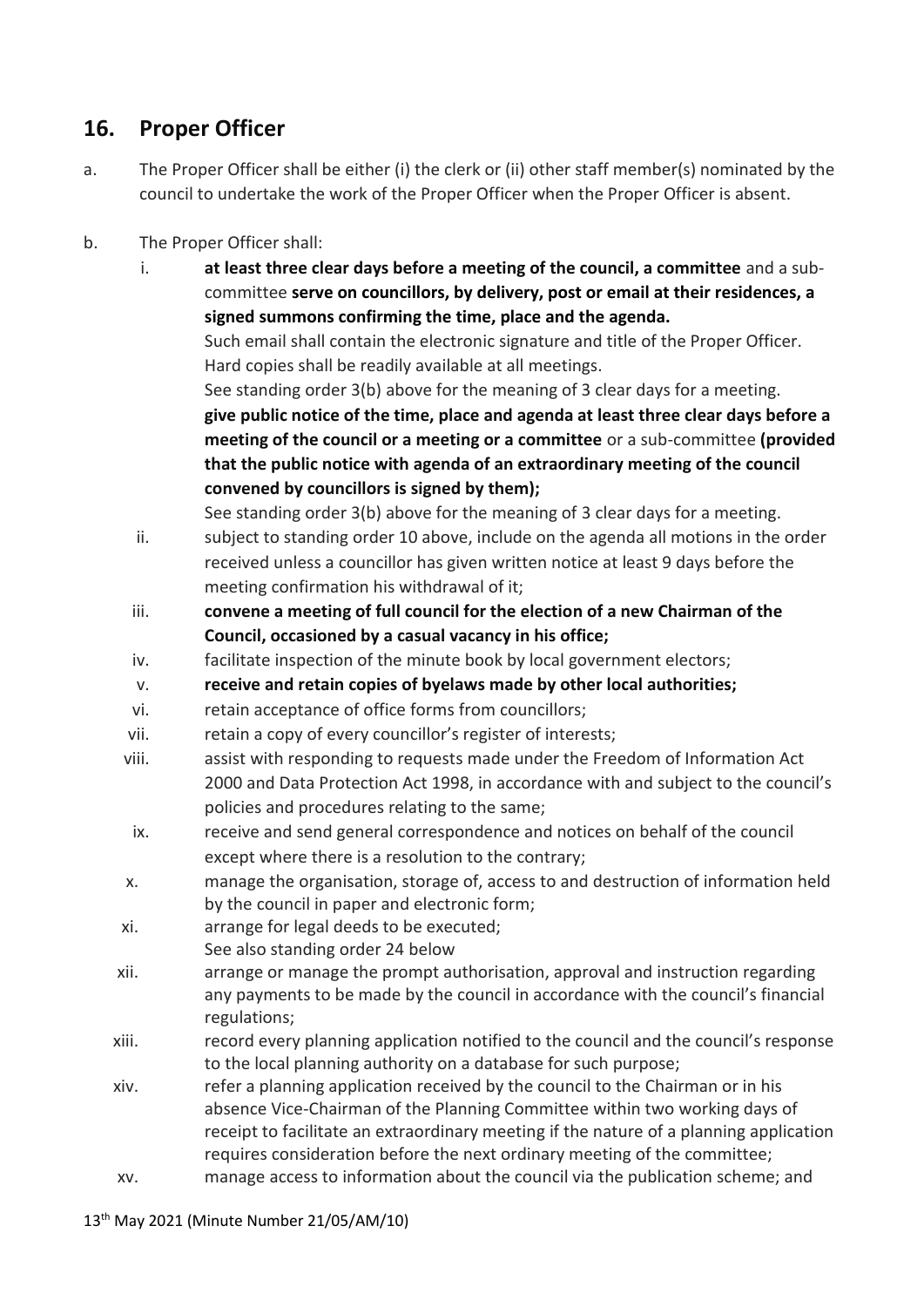xvi. retain custody of the seal of the council (if any) which shall not be used without a resolution to that effect. See also standing order 24 below.

# **17. Responsible Financial Officer**

When the Responsible Financial Officer is absent, the Council must consider appointing an appropriate person to undertake the work of the Responsible Financial Officer if required.

## **18. Accounts and accounting statements**

- a. "Proper practices" in standing orders refer to the most recent version of Governance and Accountability for Local Councils – a Practitioners' Guide (England).
- b. All payments by the council shall be authorised, approved and paid in accordance with the law, proper practices and the council's financial regulations.
- c. The Responsible Financial Officer shall supply to each councillor as soon as practicable after 30 June, 30 September and 31 December in each year a statement to summarise:
	- i. the council's receipts and payments for each quarter;
	- ii. the council's aggregate receipts and payments for the year to date;
	- iii. the balances held at the end of the quarter being reported and which includes a comparison with the budget for the financial year and highlights any actual or potential overspends.
- d. As soon as possible after the financial year end at 31 March, the Responsible Financial Officer shall provide:
	- i. each councillor with a statement summarising the council's receipts and payments for the last quarter and the year to date for information; and
	- ii. to the full council the accounting statements for the year in the form of Section 1 of the annual return, as required by proper practices, for consideration and approval.
- e. The year end accounting statements shall be prepared in accordance with proper practices and applying the form of accounts determined by the council (receipts and payments, or income and expenditure) for a year to 31 March. A completed draft annual return shall be presented to each councillor before the end of the following month of May. The annual return of the council, which is subject to external audit, including the annual governance statement, shall be presented to council for consideration and formal approval before 30 June.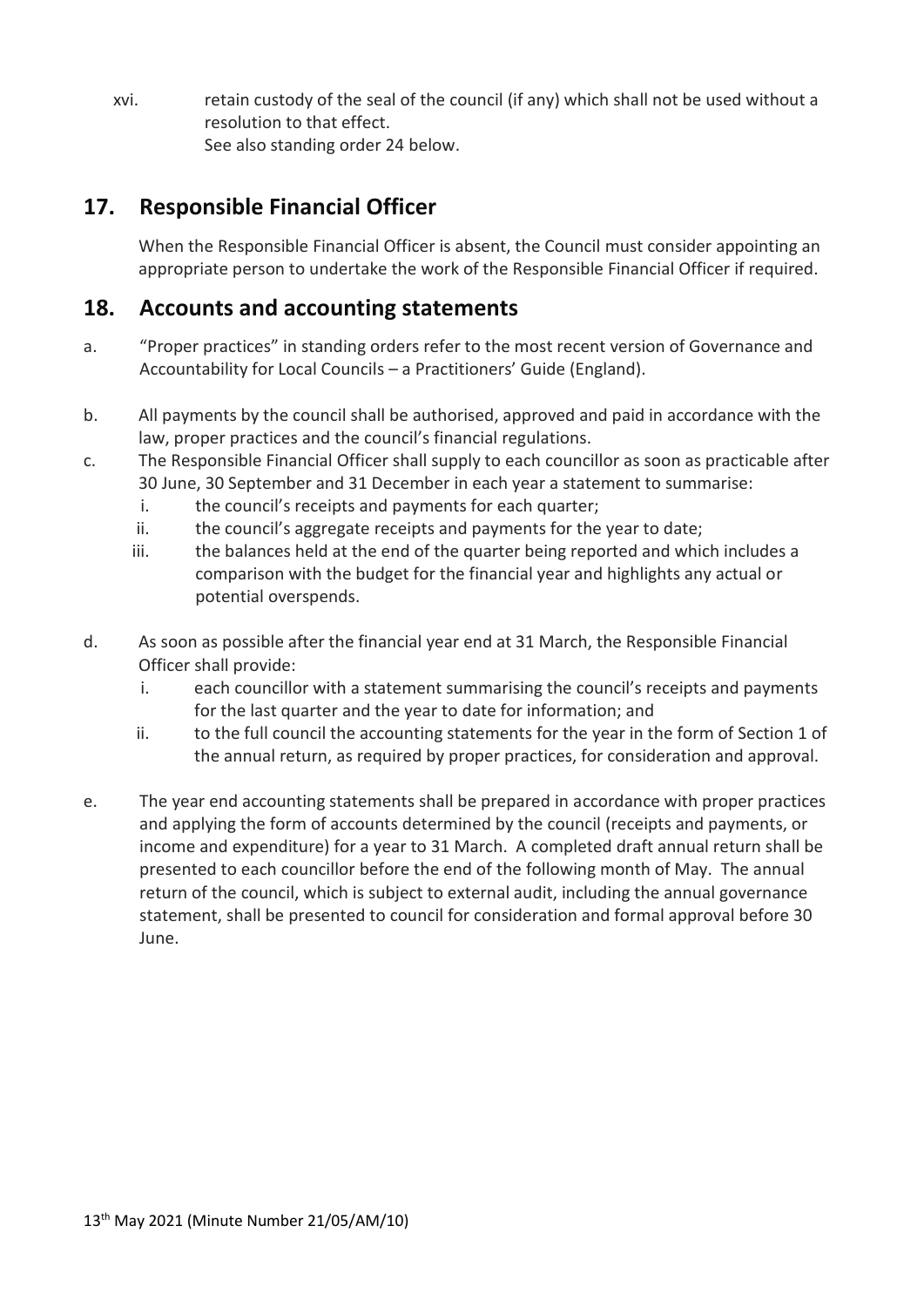## **19. Financial controls and procurement**

- a. The council shall consider and approve financial regulations drawn up by the Responsible Financial Officer, which shall include detailed arrangements in respect of the following:
	- i. the keeping of accounting records and systems of internal controls;
	- ii. the assessment and management of financial risks faced by the council;
	- iii. the work of the independent internal auditor in accordance with proper practices and the receipt of regular reports from the internal auditor, which shall be required at least annually;
	- iv. the inspection and copying by councillors and local electors of the council's accounts and/or orders of payments; and
	- v. procurement policies (subject to standing order 18 (c) below) including the setting of values for different procedures where a contract has an estimated value of less than £60,000.
- b. Financial regulations shall be reviewed regularly and at least annually for fitness of purpose.
- **c. Financial regulations shall confirm that a proposed contract for the supply of goods, materials, services and the execution of works with an estimated value in excess of £**60,000 **shall be procured on the basis of a formal tender as summarised in standing order 19 (d) below.**
- d. Subject to additional requirements in the financial regulations of the council, the tender process for contracts for the supply of goods, materials, services or the execution of works, shall include, as a minimum, the following steps;
	- i. a specification for the goods, materials, services or the execution of works shall be drawn up;
	- ii. an invitation to tender shall be drawn up to confirm (i) the council's specification (ii) the time, date and address for the submission of tenders (iii) the date of the council's written response to the tender and (iv) the prohibition on prospective contractors containing councillors or staff to encourage or support their tender outside the prescribed process;
	- iii. the invitation to tender shall be advertised in a local newspaper and in any other manner that is appropriate.
	- iv. tenders are to be submitted in writing in a sealed marked envelope addressed to the Proper Officer;
	- v. tenders shall be opened by the Proper Officer in the presence of at least one councillor after the deadline for submission of tenders has passed;
	- vi. tenders are to be reported to and considered by the appropriate meeting of the council or a committee or sub-committee with delegated responsibility.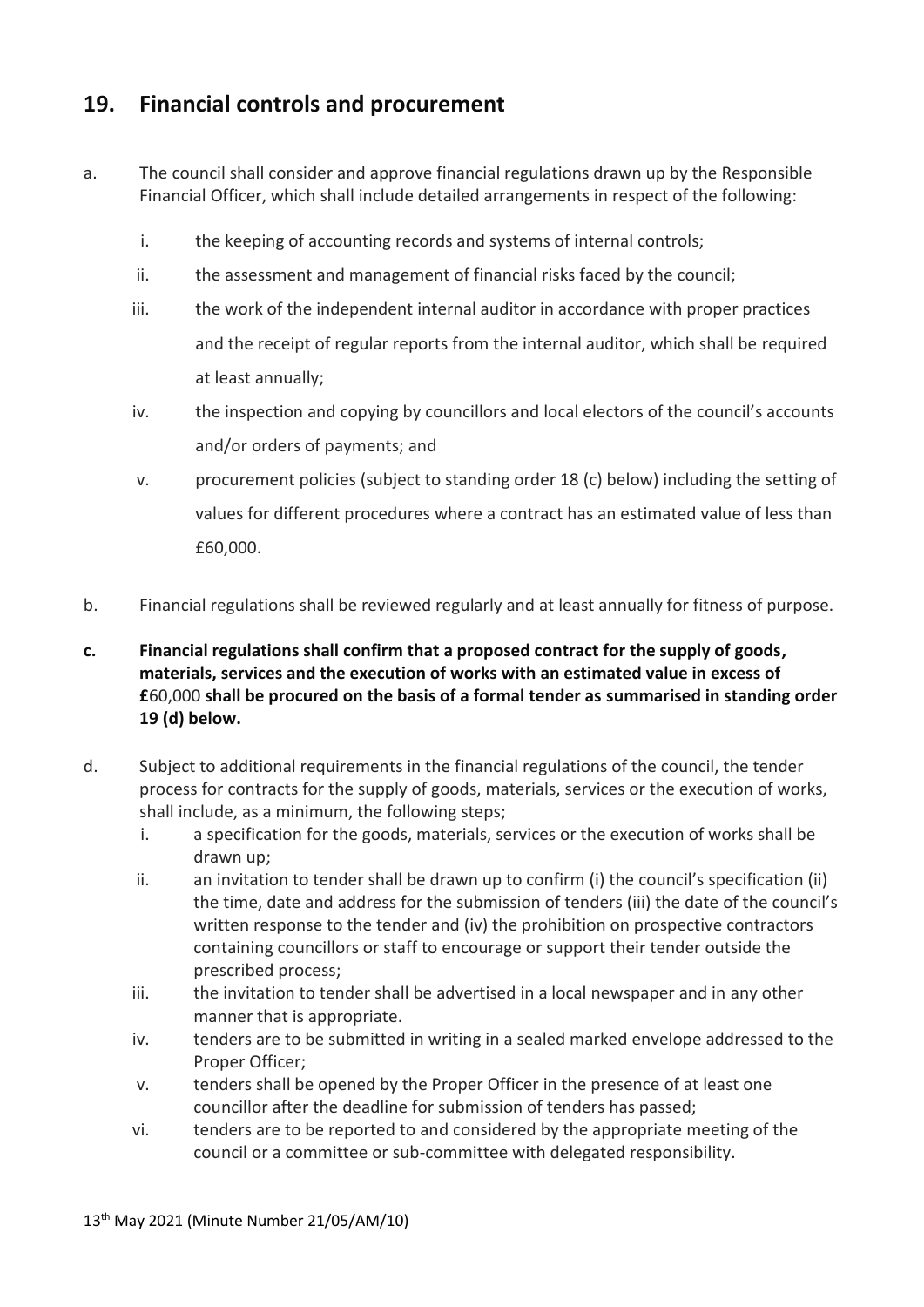- e. Neither the council, nor a committee or a sub-committee with delegated responsibility for considering tenders, is bound to accept the lowest value tender.
- f. Where the value of a contract is likely to exceed **£164176** (or other threshold specified by the Office of Government Commerce from time to time) the council must consider whether the **Public Contract Regulations 2015** (SI No. 5, as amended) **and the Utilities Contract Regulations 2016** (S1 No 6, as amended) apply to the contract and, if either of those Regulations apply, the council must comply with such UK or EU procurement rules as appropriate.

# **20. Handling Staff Matters**

- a. Any matter personal to a member of staff that is being considered by a meeting of council OR the Staffing Committee is subject to standing order 12 above.
- b. The Council's most senior staff member (or other member of staff) shall contact the Chairman of the Staffing Committee or in their absence the Vice Chairman of the Staffing Committee in respect of an informal or formal matter and this shall be reported back and progressed by resolution of the Staffing Committee in accordance with its terms of reference.
- c. The council's most senior member of staff shall notify the chairman of council or, if they are not available the vice-chairman of the council of staff absence occasioned by illness or other reason. Such absences will be reported to Full Council at its next meeting.
- d. Outside of the normal annual appraisal the chairman of the council or in his absence, the vice-chairman shall upon a resolution of the Staffing Committee, conduct a review of the performance and annual appraisal of the work of an employee. The reviews and appraisal shall be reported in writing and is subject to approval by resolution by the Staffing Committee.
- e. Subject to the council's policy regarding the handling of grievance matters, the council's most senior employee shall contact the chairman of the council or in his absence, the vicechairman of the council in respect of an informal or formal grievance matter, and this matter shall be reported back and progressed by resolution of the Staffing Committee.
- f. Any persons responsible for all or part of the management of staff shall treat as confidential the written records of meetings relating to their performance, capabilities, grievance or disciplinary matters.
- g. In accordance with standing order 12(a) the council will identify two persons with line management responsibilities who may have access to staff records referred to in standing order 20(f) .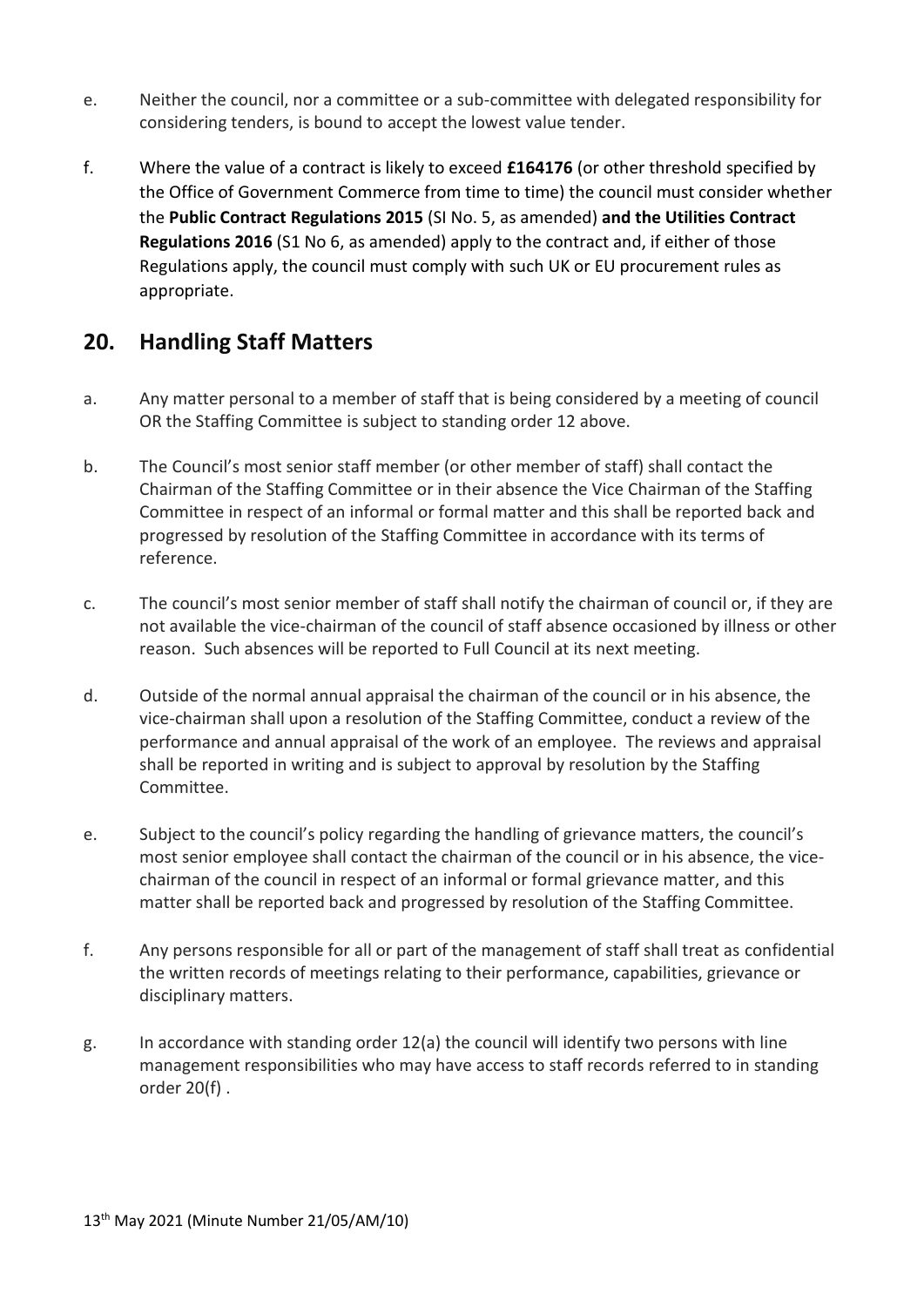## **21. Responsibility to Provide Information**

- a. **In accordance with freedom of information legislation, the Council shall publish information in accordance with its publication scheme and respond to requests for information held by the Council.**
- b. The Council, shall publish information in accordance with the requirements of the Local Government (Transparency Requirements) (England) Regulation 2015.

## **22. Responsibilities Under Data Protection Legislation**

- a. **The Council shall have polices and procedures in place to respond to an individual exercising statutory rights concerning their personal data.**
- **b. The Council shall have a written policy in place for responding to and managing a personal data breach.**
- **c. The Council shall keep a record of all personal data breaches comprising the facts of the personal data breach, its effects and the remedial action taken.**
- **d. The Council shall ensure that information communicated in its privacy notice(s) is an easily accessible and available form and kept up to date.**
- **e. The Council shall maintain a written record of its processing activities.**

## **23. Relations with the press/Media**

Requests from the press or other media for an oral or written comment or statement from the Council, its councillors or staff shall be referred through the Clerk to the Council Chairman or Vice Chairman in their absence.

## **24. Execution and sealing of legal deeds**

See also standing orders 16 (b) (xi) and xvi) above.

- a. A legal deed shall not be executed on behalf of the council unless authorised by a resolution.
- b. **Subject to standing order 24 (a) above, any two councillors may sign, on behalf of the council, any deed required by law and the Proper Officer shall witness their signatures.**